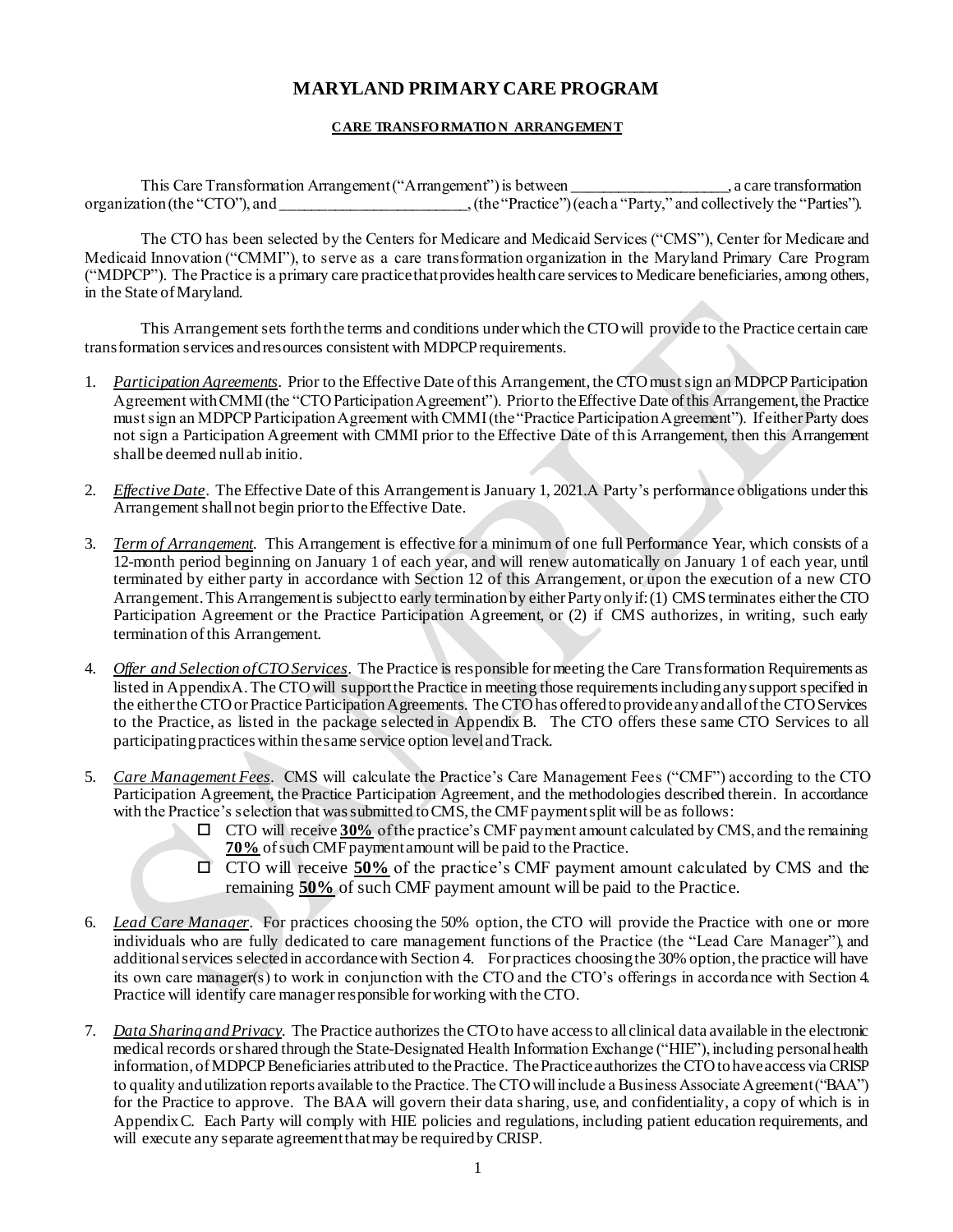#### **CARE TRANSFO RMATIO N ARRANGEMENT**

- 8. *Notification of Changes in Medicare Enrollment*. The Practice will notify the CTO of any changes to the Practice's Medicare beneficiary enrollment information within thirty (30) days after such changes occur.
- 9. *No Remuneration Provided*. Neither the CTO nor the Practice has offered, given, or received remuneration in return for, or to induce business other than the business covered under this CTO Arrangement.
- 10. *Practice of Medicine or Professional Services Not Limited by this Arrangement*. The Arrangement does not limit or restrict in any way the ability of the Practice and its clinician(s) to make medical decisions that they consider in their professional judgment to be in the best interest of a MDPCP Beneficiary.
- 11. *Compliance with All Applicable Laws*. This Arrangement does not alter or amend the Parties' being bound to comply with all relevant federal and State laws, including, but not limited to, health care fraud and abuse laws, HIPAA, and the Maryland Medical Practice Act. The CTO will continue to be bound by the terms of the CTO Participation Agreement, and the Practice will continue to be bound by the terms of the Practice Participation Agreement.
- 12. *Termination*. Either Party may terminate this Arrangement annually or earlier by providing written notice of termination to the other Party, CMS and the Program Management Office. If the Practice or CTO decides to terminate this Arrangement for any reason, it must provide written notice in accordance with the notification and termination requirements stated in the applicable MDPCP Participation Agreements. This Arrangement automatically terminates on the Effective Date of the termination of either the CTO Participation Agreement or the Practice Participation Agreement.
- 13. *Copies and Retention of Arrangement*. The Practice will provide a copy of this Arrangement to the CTO and the Maryland Department of Health, Program Management Office, within thirty (30) days of execution. The CTO will retain copies of this Arrangement for a period of ten (10) years following expiration or termination of the CTO Participation Agreement. The CTO will, upon request, provide copies of this Arrangement to the federal government, including, but not limited to, CMS, the HHS Office of the Inspector General, or the Comptroller General.
- 14. *Amendments*. The Parties may amend this Arrangement including, but not limited to, the CTO Services offered and provided, at any time upon mutual written cons ent. The CTO must continue to offer the same CTO Services to all participating practices within the same service option level and Track, as specified in Section 4 of this Arrangement.

IN WITNESS THEREOF, and in acknowledgement of the aforementioned, the authorized representatives of the CTO and the Practice do hereby indicate their approval and consent:

| FOR THE CARE TRANSFORMATION ORGANIZATION: | <b>FOR THE PRACTICE:</b> |
|-------------------------------------------|--------------------------|
| Signature                                 | Signature                |
| <b>Printed Name</b>                       | Printed Name             |
| MDPCP CTO ID                              | <b>MDPCP</b> Practice ID |
| Title                                     | Title                    |
| Date Signed                               | Date Signed              |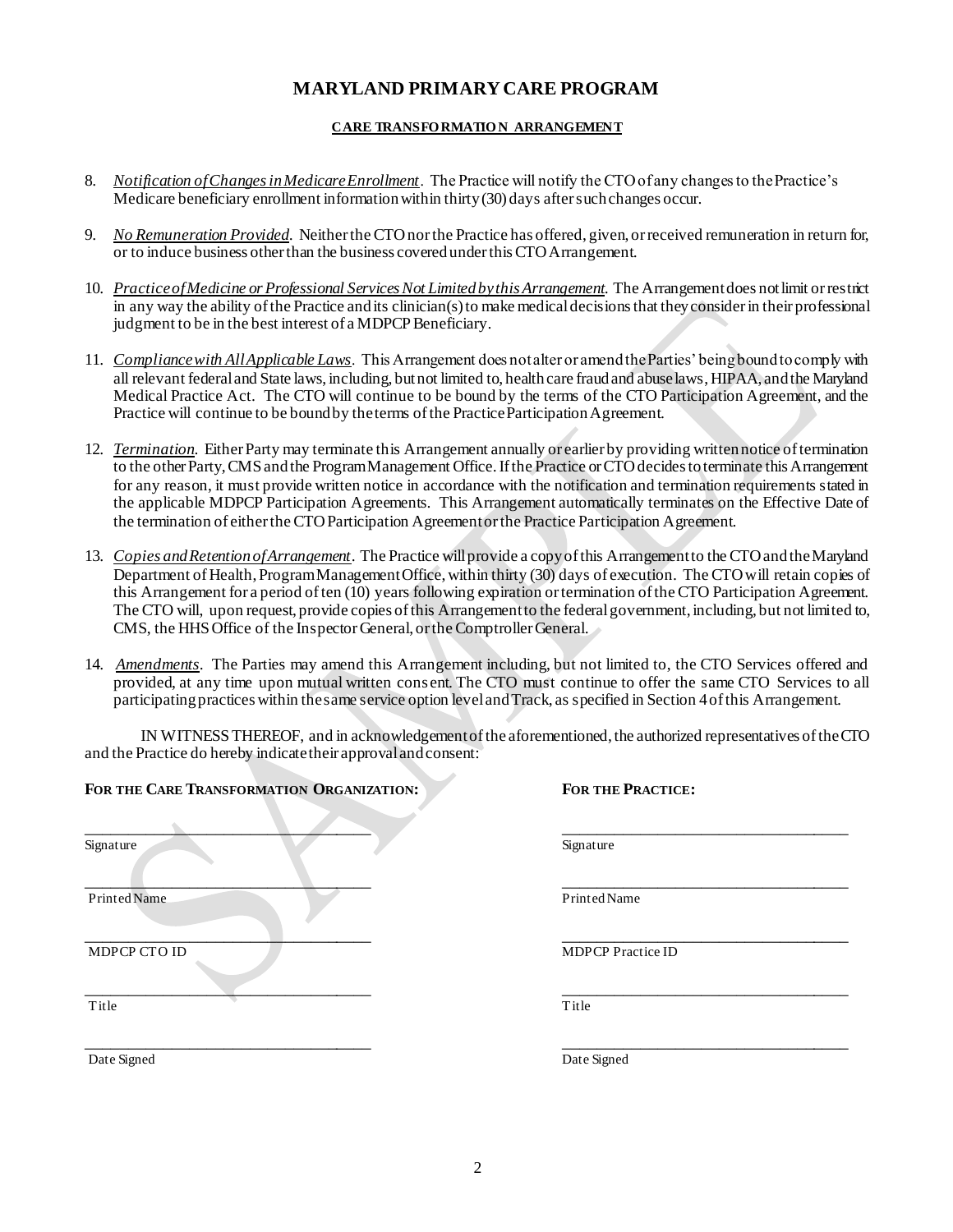### **CARE TRANSFO RMATIO N ARRANGEMENT**

## **Appendix A:**

## **Care Transformation Requirements**

| <b>Comprehensive Primary</b><br>Care Functions of<br><b>Advanced Primary Care</b> | <b>Care Transformation Requirement</b>                                                                                                                                                                                                         | Practice<br><b>Track Requirement</b> |
|-----------------------------------------------------------------------------------|------------------------------------------------------------------------------------------------------------------------------------------------------------------------------------------------------------------------------------------------|--------------------------------------|
|                                                                                   | 1.1 Empanel attributed beneficiaries to practitioner or care team.                                                                                                                                                                             | Track $1+2$                          |
| Access and Continuity                                                             | 1.2 Ensure attributed beneficiaries have 24/7 access to a care team or<br>practitioner with real-time access to the EHR.                                                                                                                       | Track $1+2$                          |
|                                                                                   | 1.3 Ensure attributed beneficiaries have regular access to the care<br>team or practitioner through at least one alternative care strategy.                                                                                                    | Track 2 only                         |
|                                                                                   | 2.1 Ensure all empaneled, attributed beneficiaries are risk stratified.                                                                                                                                                                        | Track $1+2$                          |
|                                                                                   | 2.2 Ensure all attributed beneficiaries identified as increased risk and<br>likely to benefit receive targeted, proactive, relationship-based<br>(longitudinal) care management.                                                               | Track $1+2$                          |
|                                                                                   | 2.3 Ensure attributed beneficiaries receive a follow-up interaction<br>from your practice within one week for ED discharges and two<br>business days for hospital discharges.                                                                  | Track $1+2$                          |
| Care Management                                                                   | 2.4 Ensure targeted, attributed beneficiaries who have received<br>follow-up after ED, hospital discharge, or other triggering events<br>receive short-term (episodic) care management.                                                        | Track $1+2$                          |
|                                                                                   | 2.5 Ensure attributed beneficiaries in longitudinal care management<br>are engaged in a personalized care planning process, which includes<br>at least their goals, needs, and self-management activities.                                     | Track 2 only                         |
|                                                                                   | 2.6 Ensure attributed beneficiaries in longitudinal care management<br>have access to comprehensive medication management.                                                                                                                     | Track 2 only                         |
|                                                                                   | 3.1 Ensure coordinated referral management for attributed<br>beneficiaries seeking care from high-volume and/or high-cost<br>specialists as well as EDs and hospitals.                                                                         | Track $1+2$                          |
| Comprehensiveness and<br>Coordination across the<br>Continuum of Care             | 3.2 Ensure attributed beneficiaries with behavioral health needs have<br>access to care consistent with at least one option from a menu of<br>options for integrated behavioral health supplied to attributed<br>beneficiaries by the Practice | Track $1+2$                          |
|                                                                                   | 3.3 Facilitate access to resources that are available in your<br>community for beneficiaries with identified health-related social<br>needs                                                                                                    | Track 2 only                         |
| Beneficiary & Caregiver<br>Experience                                             | 4.1 Convene a Patient-Family/Caregiver Advisory Council (PFAC)<br>at least annually and integrate PFAC recommendations into care and<br>quality improvement activities.                                                                        | Track $1+2$                          |
|                                                                                   | 4.2 Engage attributed beneficiaries and caregivers in a collaborative<br>process for advance care planning                                                                                                                                     | Track 2 only                         |
| Planned Care for Health<br>Outcomes                                               | 5.1 Continuously improve your performance on key outcomes,<br>including cost of care, electronic clinical quality measures,<br>beneficiary experience, and utilization measures.                                                               | Track $1+2$                          |

 $\bigcup$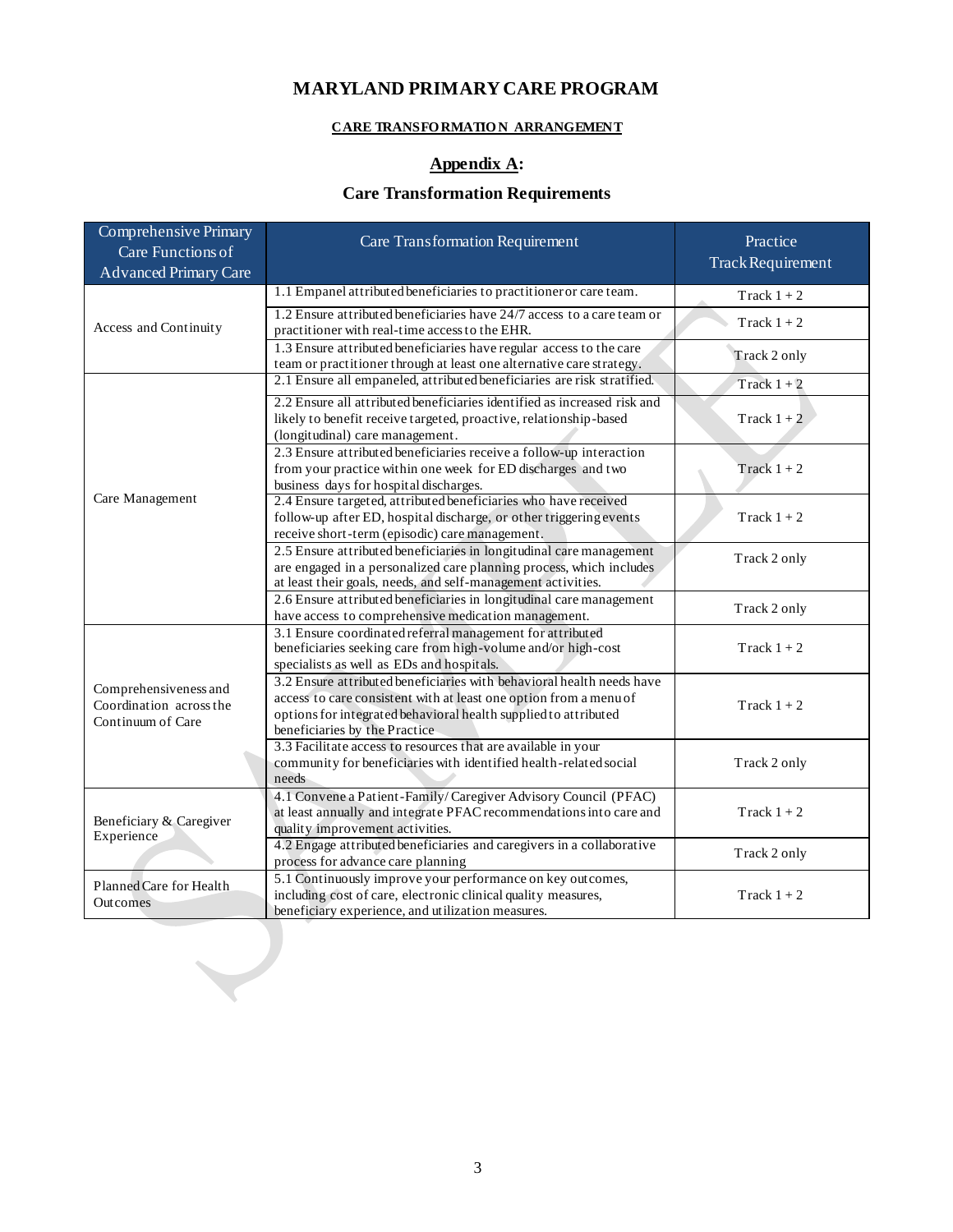#### **CARE TRANSFO RMATIO N ARRANGEMENT**

## **Appendix B:**

### **CTO Services/Personnel Offered and Practice Selection**

### **Package A (50%) – Option 1, Track 1**

| <b>Service Category</b>                | <b>Care Requirement &amp;</b><br><b>Quality Measure</b> | <b>Description</b>                                                                                                                                                                                                                                                                                                                                                                                                                                                                                                                                                                                                                                                                                                                                                                                                                                                                                                                                      | <b>Staff Type</b>                                                                                                                           | Ratio of staff<br>(FTE) to practice                            |
|----------------------------------------|---------------------------------------------------------|---------------------------------------------------------------------------------------------------------------------------------------------------------------------------------------------------------------------------------------------------------------------------------------------------------------------------------------------------------------------------------------------------------------------------------------------------------------------------------------------------------------------------------------------------------------------------------------------------------------------------------------------------------------------------------------------------------------------------------------------------------------------------------------------------------------------------------------------------------------------------------------------------------------------------------------------------------|---------------------------------------------------------------------------------------------------------------------------------------------|----------------------------------------------------------------|
| Behavioral Health<br>Integration (BHI) | Comprehensiveness $&$<br>Coordination 3.2               | - Assist practices with<br>identification of behavioral<br>health integration options<br>that support local practice<br>needs<br>- As identified as a need,<br>assist practices in<br>establishing and maintaining<br>a Care Management for<br>Behavioral Health Model of<br>BHI including integrating a<br>behavioral health care<br>manager to establish care<br>plans and coordinate care<br>for patients with specific<br>behavioral health needs<br>- Assist practices with<br>identification and<br>implementation of screening<br>tools to identify patients in<br>need<br>- Coordinate<br>comprehensive SBIRT<br>(Screening, Brief<br>Intervention and Referral to<br>Treatment) training for<br>providers and care team.<br>- Provide screening, direct<br>brief interventions<br>(including cognitive<br>behavioral therapy and<br>motivational interviewing),<br>and referral to specialty<br>services and community<br>resources as needed. | Medical Director &<br>Behavioral Health<br>Team<br>Behavioral Health<br>Care Manager<br><b>Licensed Clinical</b><br>Social Worker<br>(LCSW) | 1 per 50 practices<br>1 per 10 practices<br>1 per 20 practices |
|                                        |                                                         |                                                                                                                                                                                                                                                                                                                                                                                                                                                                                                                                                                                                                                                                                                                                                                                                                                                                                                                                                         |                                                                                                                                             |                                                                |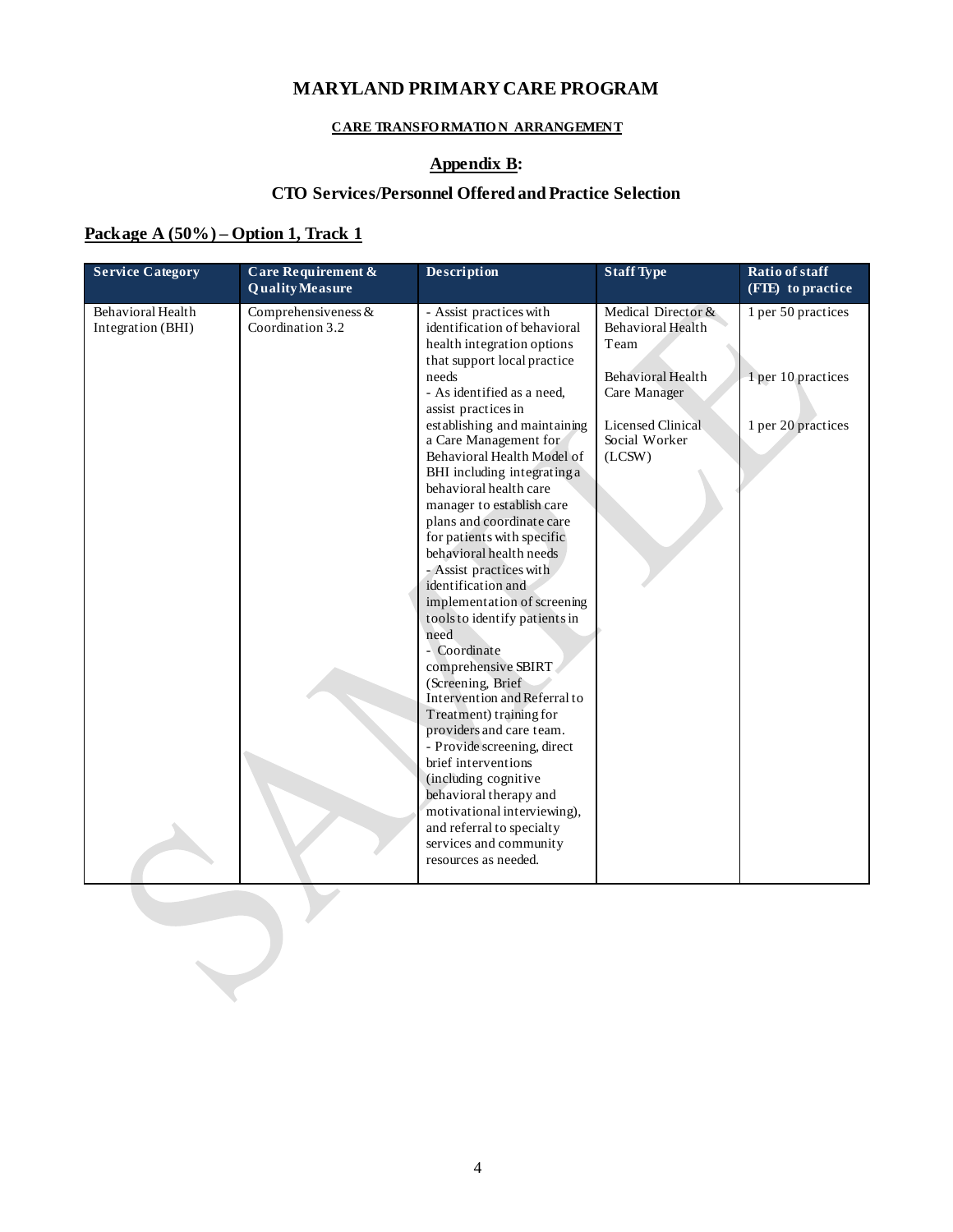| Medication               | Care Management 2.6     | - Conduct medication                            | Pharmacist               | 1 per 20 practices |
|--------------------------|-------------------------|-------------------------------------------------|--------------------------|--------------------|
| Management               |                         | management services with                        | (PharmD)                 |                    |
|                          |                         | attributed members who                          |                          |                    |
|                          |                         | have multiple chronic                           |                          |                    |
|                          |                         | diseases, are on complex                        |                          |                    |
|                          |                         | medication regimens and/or                      |                          |                    |
|                          |                         | are undergoing a transition                     |                          |                    |
|                          |                         | of care as needed.                              |                          |                    |
|                          |                         | - Assess patient's                              |                          |                    |
|                          |                         | medication regimens for                         |                          |                    |
|                          |                         | compliance, drug-                               |                          |                    |
|                          |                         | drug/drug-disease                               |                          |                    |
|                          |                         | interactions, adverse effects                   |                          |                    |
|                          |                         | and appropriateness based                       |                          |                    |
|                          |                         | on evidence-based                               |                          |                    |
|                          |                         | guidelines as needed.                           |                          |                    |
|                          |                         | - Develop patient centered                      |                          |                    |
|                          |                         | medication-related goals                        |                          |                    |
|                          |                         | with beneficiaries and                          |                          |                    |
|                          |                         | provide medications<br>recommendations to       |                          |                    |
|                          |                         | providers as needed.                            |                          |                    |
| Social Determinants      | Comprehensiveness $&$   | - Assess current state of                       | <b>Licensed Clinical</b> | 1 per 20 practices |
| Screening & Referral     | Coordination 3.3        |                                                 | Social Worker            |                    |
|                          |                         | practice in identifying<br>patients with social | (LCSW)                   |                    |
|                          |                         | determinants of health                          |                          |                    |
|                          |                         | -Provide practices with                         | Lead Case Manager        | 1 per 5 practices  |
|                          |                         | resources in their                              |                          |                    |
|                          |                         | communities for addressing                      |                          |                    |
|                          |                         | patient social needs.                           |                          |                    |
|                          |                         | - Accept referrals to social                    |                          |                    |
|                          |                         | work to fully assess patient                    |                          |                    |
|                          |                         | social needs and eligibility                    |                          |                    |
|                          |                         | for community resources;                        |                          |                    |
|                          |                         | facilitate and advocate                         |                          |                    |
|                          |                         | access for patients.                            |                          |                    |
| Alternative Care (e.g.,  | Access & Continuity 1.3 | - Support practices with                        | <b>Licensed Clinical</b> | 1 per 20 practices |
| Telehealth, home visits) |                         | alternative care modalities                     | Social Worker            |                    |
|                          |                         | such as Tele-Care                               | (LCSW)                   |                    |
|                          |                         | Management support                              |                          |                    |
|                          |                         | services with nursing,                          | Lead Case Manager        | 1 per 5 practices  |
|                          |                         | pharmacy and social work.                       |                          |                    |
|                          |                         | Practices may need to make                      | Pharmacist<br>(PharmD)   | 1 per 20 practices |
|                          |                         | additional investments                          |                          |                    |
|                          |                         | around legal, compliance                        | Practice                 | 1 per 7 practices  |
|                          |                         | and technology to utilize                       | Transformation           |                    |
|                          |                         | these services.                                 | Specialist               |                    |
|                          |                         | - For practices seeking                         |                          |                    |
|                          |                         | Track advancement, provide                      |                          |                    |
|                          |                         | advisory guidance for                           |                          |                    |
|                          |                         | selection and                                   |                          |                    |
|                          |                         | implementation approach of                      |                          |                    |
|                          |                         | alternative care modalities                     |                          |                    |
|                          |                         | (eg., Telehealth).                              |                          |                    |
|                          |                         |                                                 |                          |                    |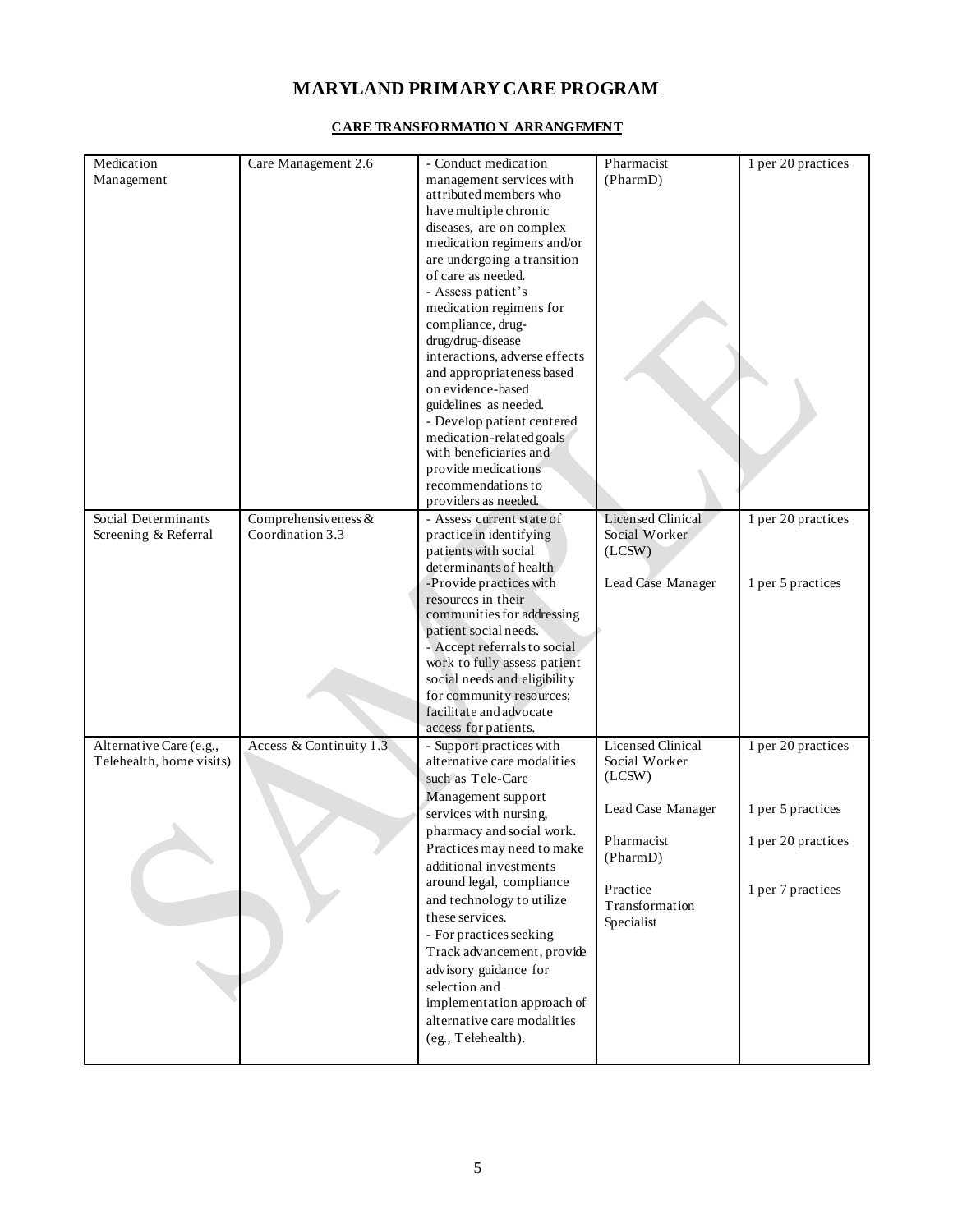| <b>Transitional Care</b><br>Management (TCM) | Care Management 2.2, 2.3,<br>2.4, 2.5, 2.6      | - Assist Practices with<br>utilizing reports to          | Practice<br>Transformation | 1 per 7 practices  |
|----------------------------------------------|-------------------------------------------------|----------------------------------------------------------|----------------------------|--------------------|
|                                              |                                                 | efficiently identify IP and<br>ED discharges and develop | Specialist                 |                    |
|                                              |                                                 | workflows to outreach to                                 | Lead Case Managers         | 1 per 5 practices  |
|                                              |                                                 | those patients.                                          |                            |                    |
|                                              |                                                 | -Work with practice to                                   | Pharmacist                 |                    |
|                                              |                                                 | identify patients who need                               |                            | 1 per 20 practices |
|                                              |                                                 | short term (episodic) care                               | <b>Licensed Clinical</b>   |                    |
|                                              |                                                 | management during these                                  | Social Worker              | 1 per 20 practices |
|                                              |                                                 | transitions.                                             | (LCSW)                     |                    |
|                                              |                                                 | - Provide episodic care                                  |                            |                    |
|                                              |                                                 | management to identified                                 |                            |                    |
|                                              |                                                 | patients discharged from                                 |                            |                    |
|                                              |                                                 | inpatient, ED, or post-acute<br>care including care      |                            |                    |
|                                              |                                                 | coordination and medication                              |                            |                    |
|                                              |                                                 | reconciliation.                                          |                            |                    |
| Care Planning & Self-                        | Care Management 2.5,                            | -Provide longitudinal case                               | Lead Case Managers         | 1 per 5 practices  |
| Management Support                           | Beneficiary & Caregiver                         | management and care                                      |                            |                    |
|                                              | Experience 4.2                                  | coordination services to                                 | Pharmacist (PharmD)        | 1 per 20 practices |
|                                              |                                                 | high risk and rising risk                                |                            |                    |
|                                              |                                                 | patients and caregivers in                               | <b>Licensed Clinical</b>   | 1 per 20 practices |
|                                              |                                                 | collaboration with their                                 | Social Worker              |                    |
|                                              |                                                 | Primary Care Provider<br>(PCP)                           | (LCSW)                     |                    |
|                                              |                                                 | - Promotes optimum level of                              |                            |                    |
|                                              |                                                 | independence and autonomy                                |                            |                    |
|                                              |                                                 | through self-management of                               |                            |                    |
|                                              |                                                 | disease processes including                              |                            |                    |
|                                              |                                                 | targeted education/support                               |                            |                    |
|                                              |                                                 | for patients with Diabetes,                              |                            |                    |
|                                              |                                                 | COPD, CHF and HTN,                                       |                            |                    |
|                                              |                                                 | treatment options, and                                   |                            |                    |
|                                              |                                                 | informed decision making.<br>-Support from               |                            |                    |
|                                              |                                                 | interdisciplinary care team                              |                            |                    |
|                                              |                                                 | (IDCT) members                                           |                            |                    |
|                                              |                                                 | (pharmacist, social work,                                |                            |                    |
|                                              |                                                 | behavioral health care                                   |                            |                    |
|                                              |                                                 | manager) and connection to                               |                            |                    |
|                                              |                                                 | community partners                                       |                            |                    |
|                                              |                                                 | integrated into care                                     |                            |                    |
|                                              |                                                 | planning.                                                |                            |                    |
| Population Health<br>Management &            | Planned Care for Health<br>Outcomes 5.1, eCQMs, | Assist with utilizing<br>available claims and EMR        | <b>Quality Analysts</b>    | 1 per 10 practices |
| Analytics                                    | Utilization                                     | data to identify effective                               | Data Analysts              | 1 per 20 practices |
|                                              |                                                 | strategies to impact cost,                               |                            |                    |
|                                              |                                                 | quality, and utilization                                 | Practice                   | 1 per 7 practices  |
|                                              |                                                 | measures.                                                | Transformation             |                    |
|                                              |                                                 |                                                          | Specialist                 |                    |
| Clinical & Claims Data                       | Care Management 2.1-2.4,                        | Assist with utilizing                                    | Data Analysts              | 1 per 20 practices |
| Analysis                                     | Utilization                                     | available claims and EMR                                 |                            |                    |
|                                              |                                                 | data to identify and target                              | Lead Case Managers         | 1 per 4 practices  |
|                                              |                                                 | at-risk patients likely to<br>benefit from care          |                            |                    |
|                                              |                                                 | management services.                                     |                            |                    |
|                                              |                                                 |                                                          |                            |                    |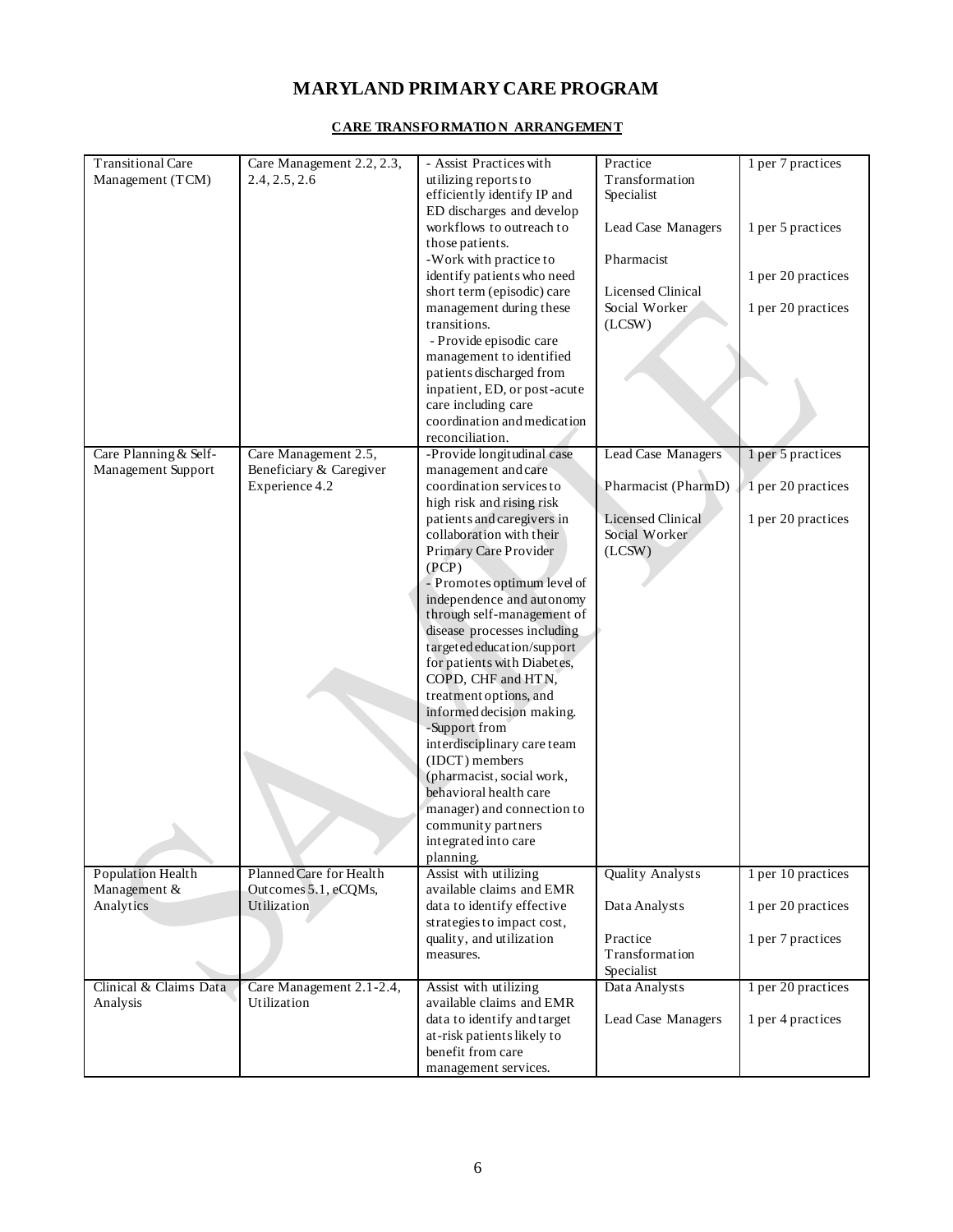#### **CARE TRANSFO RMATIO N ARRANGEMENT**

| <b>Patient Family Advisory</b><br>Councils (PFACs) | Beneficiary & Caregiver<br>Experience 4.1      | -Provide a project plan and<br>identify tasks for PFAC<br>implementation.<br>- Provide PFAC toolkit for<br>PFAC planning and setup-<br>sample PFAC Charter,<br>Agenda, Discussion<br>topics/initiatives etc.,<br>-Identify potential priorities<br>for ongoing improvements.                                                                                                       | Practice<br>Transformation<br>Specialist                                             | 1 per 7 practices                                             |
|----------------------------------------------------|------------------------------------------------|------------------------------------------------------------------------------------------------------------------------------------------------------------------------------------------------------------------------------------------------------------------------------------------------------------------------------------------------------------------------------------|--------------------------------------------------------------------------------------|---------------------------------------------------------------|
| Quality & Utilization<br>Performance               | Planned Care for Health<br>Outcomes 5.1, eCQMs | -Assist with utilizing<br>available EMR and claims<br>data to identify effective<br>strategies to impact quality<br>and utilization measures.<br>-Assist practices to identify<br>opportunities, interpret<br>patterns/trends and potential<br>interventions.<br>-Assist practices to review<br>data to drive performance<br>and improvement strategies.                           | <b>Quality Analysts</b><br>Data Analysts<br>Practice<br>Transformation<br>Specialist | 1 per 10 practices<br>1 per 20 practices<br>1 per 7 practices |
| 24/7 Access                                        | Access & Continuity 1.2                        | -Designate a lead Practice<br><b>Transformation Specialist</b><br>(PTS).<br>- Assist practice to track<br>progress periodically with<br>tracking tools.<br>-Assist practices with<br>toolkit-assisted best<br>practices to improve<br>workflows for access to care<br>(Eg., Tools for Practice self-<br>assessment, Role of Team-<br>based care, Improvement<br>Strategies etc.,). | Practice<br>Transformation<br>Specialist                                             | 1 per 7 practices                                             |
| Referral Management                                | Comprehensiveness $&$<br>Coordination 3.1      | -Help practices utilize data<br>and identify opportunities<br>for high-cost/high volume<br>specialists.<br>-Assist practice with tools<br>such as Clinical Care<br>Compacts for a specialist<br>referral program.                                                                                                                                                                  | Practice<br>Transformation<br>Specialist                                             | 1 per 7 practices                                             |

 $\sum_{i=1}^{n}$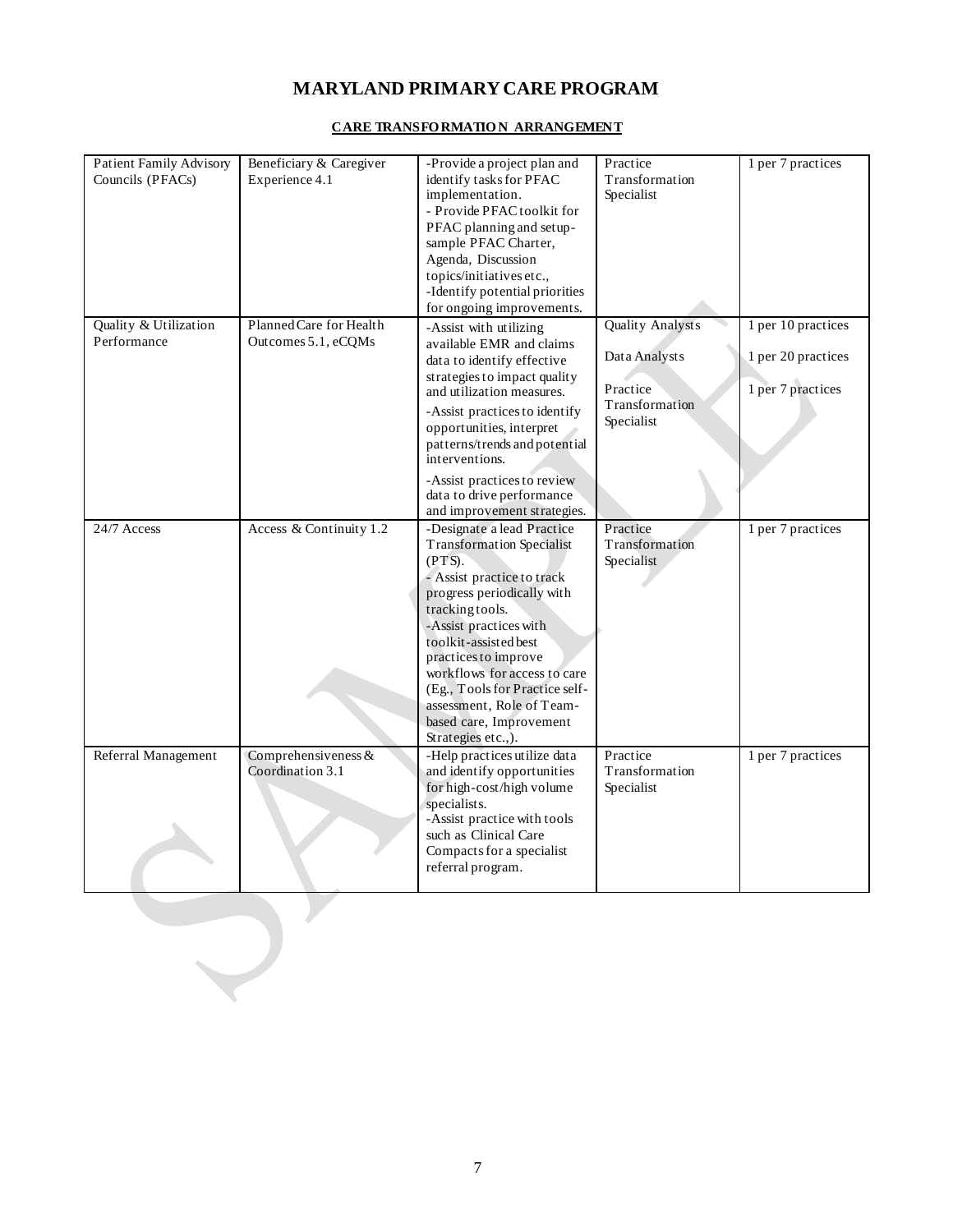| Other-Clinical              |                                           | Quality Analysts | 1 per 7 practices  |
|-----------------------------|-------------------------------------------|------------------|--------------------|
| <b>Informatics, Process</b> | -For practices that are                   |                  |                    |
| Improvement, and            | encountering challenges                   | Practice         | 1 per 10 practices |
| Policy Support              | with their EMR specific to                | Transformation   |                    |
|                             | program requirements,                     | Specialist       |                    |
|                             | assist with clinical                      |                  |                    |
|                             | integration and/or                        | Policy Support   | 1 per 50 practices |
|                             |                                           |                  |                    |
|                             | informatics support to                    |                  |                    |
|                             | improve compliance.                       |                  |                    |
|                             | Practices may need to make                |                  |                    |
|                             | additional investments to                 |                  |                    |
|                             | meet these requirements.                  |                  |                    |
|                             | - For identified practice                 |                  |                    |
|                             | transformation and/or                     |                  |                    |
|                             | clinical process                          |                  |                    |
|                             | improvement initiatives, $\triangleright$ |                  |                    |
|                             | provide project management                |                  |                    |
|                             | support to assist practices               |                  |                    |
|                             | with local implementation.                |                  |                    |
|                             | - As identified, provide                  |                  |                    |
|                             | updates regarding emerging                |                  |                    |
|                             | federal quality/payment,                  |                  |                    |
|                             | innovation and health IT                  |                  |                    |
|                             | programs, policies and                    |                  |                    |
|                             | regulations.                              |                  |                    |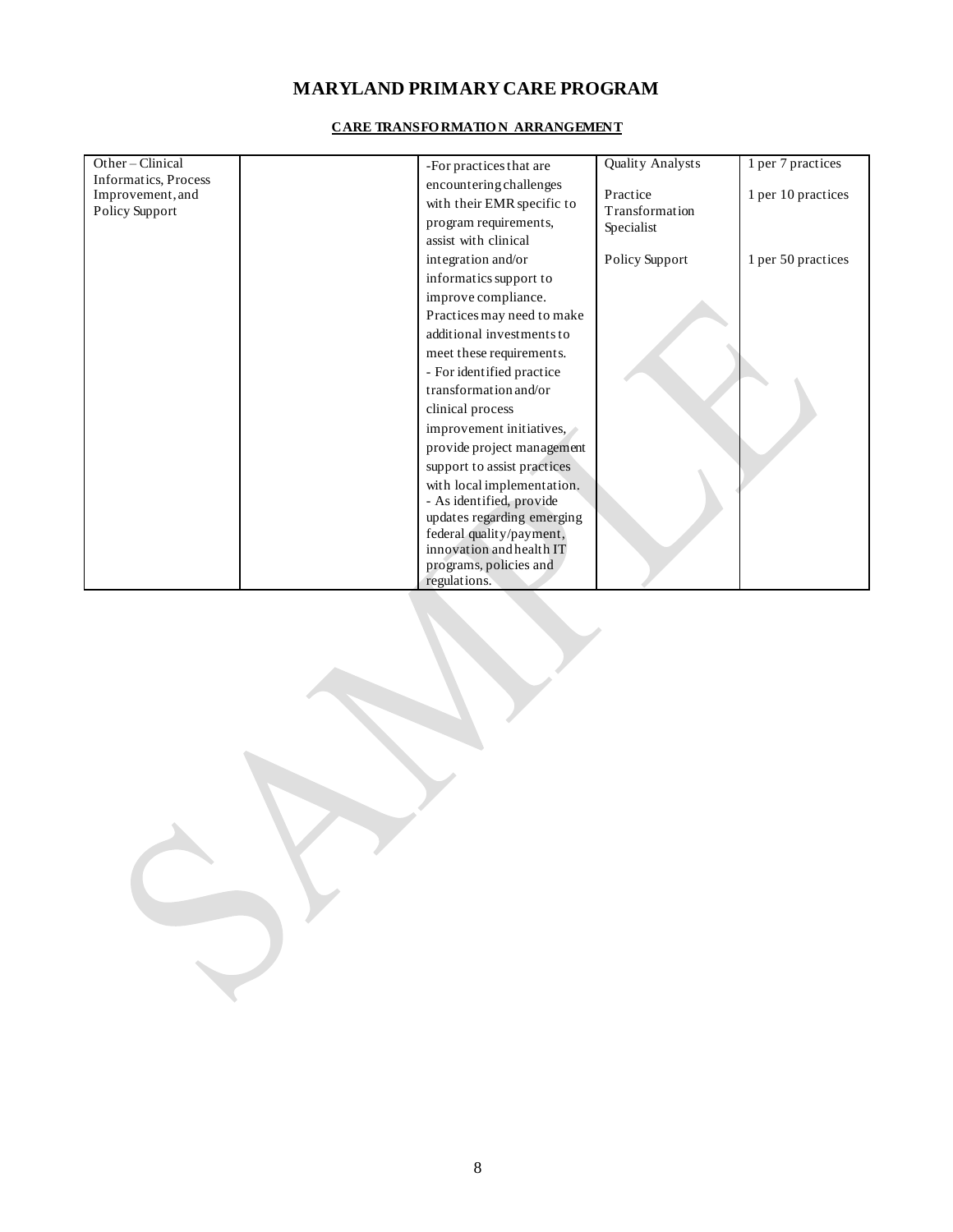#### **CARE TRANSFO RMATIO N ARRANGEMENT**

### **Package B (50%) – Option 1, Track 2**

| <b>Service Category</b>                | Care Requirement &<br><b>Quality Measure</b> | Description                                                                                                                                                                                                                                                                                                                                                                                                                                                                                                                                                                                                                  | <b>Staff Type</b>                                   | Ratio of staff<br>(FIE) to practice |
|----------------------------------------|----------------------------------------------|------------------------------------------------------------------------------------------------------------------------------------------------------------------------------------------------------------------------------------------------------------------------------------------------------------------------------------------------------------------------------------------------------------------------------------------------------------------------------------------------------------------------------------------------------------------------------------------------------------------------------|-----------------------------------------------------|-------------------------------------|
| Behavioral Health<br>Integration (BHI) | Comprehensiveness $&$<br>Coordination 3.2    | - Assist practices with<br>identification of behavioral<br>health integration options<br>that support local practice                                                                                                                                                                                                                                                                                                                                                                                                                                                                                                         | Medical Director &<br>Behavioral Health<br>Team     | 1 per 50 practices                  |
|                                        |                                              | needs.<br>- As identified as a need,<br>assist practices in                                                                                                                                                                                                                                                                                                                                                                                                                                                                                                                                                                  | Behavioral Health<br>Care Manager                   | 1 per 10 practices                  |
|                                        |                                              | establishing and maintaining<br>a Care Management for<br>Behavioral Health Model of<br>BHI including integrating a<br>behavioral health care<br>manager to establish care<br>plans and coordinate care<br>for patients with specific<br>behavioral health needs.<br>- Assist practices with<br>identification and<br>implementation of screening<br>tools to identify patients in<br>need.<br>- Coordinate<br>comprehensive SBIRT<br>(Screening, Brief)<br>Intervention and Referral to<br>Treatment) training for<br>providers and care team.<br>- Provide screening, direct<br>brief interventions<br>(including cognitive | <b>Licensed Clinical</b><br>Social Worker<br>(LCSW) | 1 per 20 practices                  |
|                                        |                                              | behavioral therapy and<br>motivational interviewing),<br>and referral to specialty                                                                                                                                                                                                                                                                                                                                                                                                                                                                                                                                           |                                                     |                                     |
|                                        |                                              | services and community<br>resources as needed.                                                                                                                                                                                                                                                                                                                                                                                                                                                                                                                                                                               |                                                     |                                     |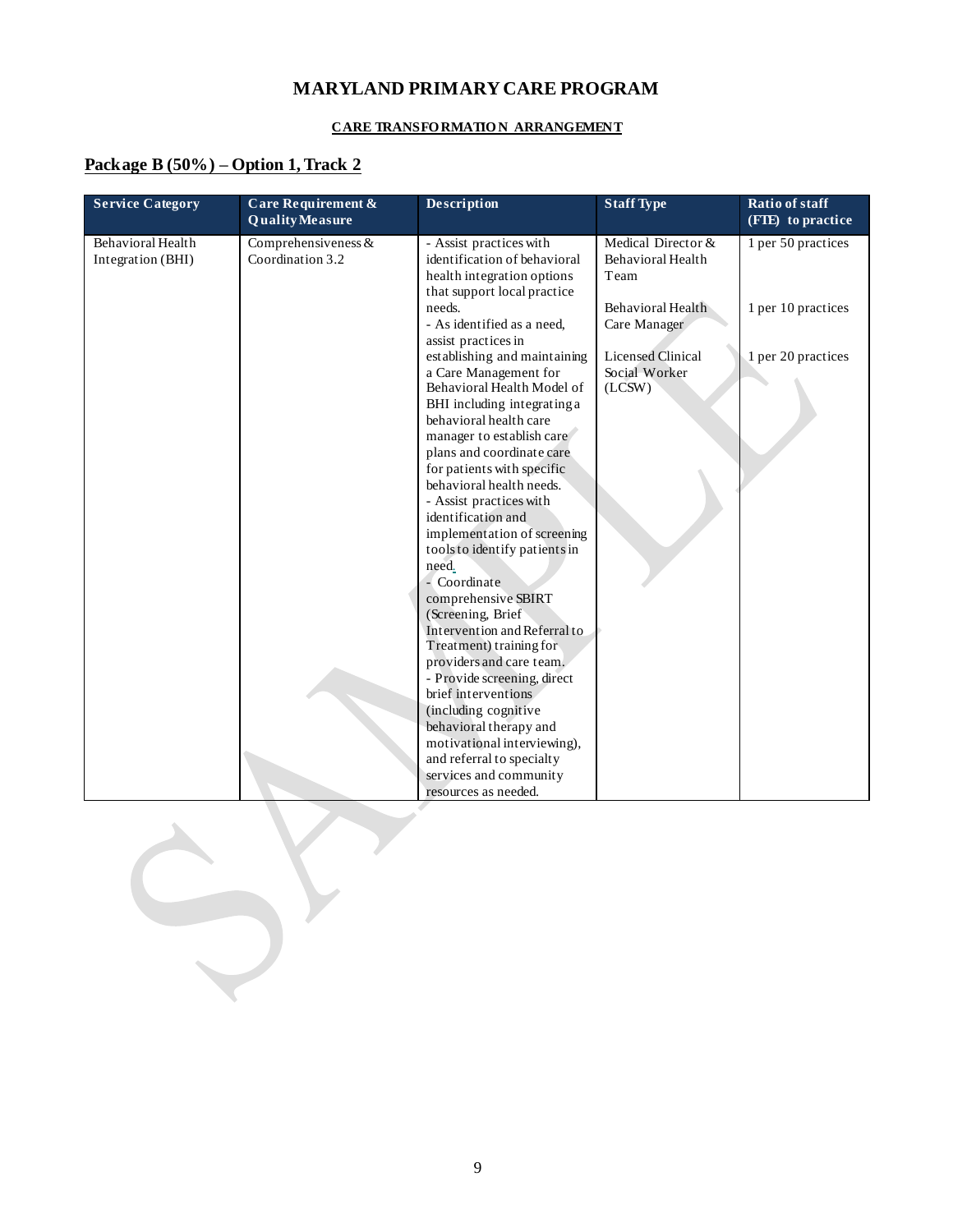| Medication           | Care Management 2.6   | - Conduct medication                                 | Pharmacist               | 1 per 20 practices |
|----------------------|-----------------------|------------------------------------------------------|--------------------------|--------------------|
| Management           |                       | management services with                             | (PharmD)                 |                    |
|                      |                       | attributed members who                               |                          |                    |
|                      |                       | have multiple chronic                                |                          |                    |
|                      |                       | diseases, are on complex                             |                          |                    |
|                      |                       | medication regimens and/or                           |                          |                    |
|                      |                       | are undergoing a transition                          |                          |                    |
|                      |                       | of care as needed.                                   |                          |                    |
|                      |                       | - Assess patient's                                   |                          |                    |
|                      |                       | medication regimens for                              |                          |                    |
|                      |                       | compliance, drug-                                    |                          |                    |
|                      |                       | drug/drug-disease                                    |                          |                    |
|                      |                       | interactions, adverse effects                        |                          |                    |
|                      |                       | and appropriateness based                            |                          |                    |
|                      |                       | on evidence-based                                    |                          |                    |
|                      |                       | guidelines as needed.                                |                          |                    |
|                      |                       | - Develop patient centered                           |                          |                    |
|                      |                       | medication-related goals                             |                          |                    |
|                      |                       | with beneficiaries and                               |                          |                    |
|                      |                       | provide medications<br>recommendations to            |                          |                    |
|                      |                       | providers as needed.                                 |                          |                    |
|                      |                       | -Provide curb side consults                          |                          |                    |
|                      |                       | to providers that have                               |                          |                    |
|                      |                       | specific drug-related                                |                          |                    |
|                      |                       | questions as needed.                                 |                          |                    |
| Social Determinants  | Comprehensiveness $&$ | -Assess current state of                             | <b>Licensed Clinical</b> | 1 per 20 practices |
| Screening & Referral | Coordination 3.3      | practice in identifying                              | Social Worker            |                    |
|                      |                       | patients with social                                 | (LCSW)                   |                    |
|                      |                       | determinants of health.                              |                          |                    |
|                      |                       | -Assist with identification                          |                          |                    |
|                      |                       | and implementation of                                |                          |                    |
|                      |                       | validated screening tools for                        |                          |                    |
|                      |                       | social determinants                                  |                          |                    |
|                      |                       | according to practice                                |                          |                    |
|                      |                       | readiness.                                           |                          |                    |
|                      |                       | -Provide practices with                              |                          |                    |
|                      |                       | resources in their                                   |                          |                    |
|                      |                       | communities for addressing                           |                          |                    |
|                      |                       | patient social needs.<br>-Accept referrals to social |                          |                    |
|                      |                       | work to fully assess patient                         |                          |                    |
|                      |                       | social needs and eligibility                         |                          |                    |
|                      |                       | for community resources;                             |                          |                    |
|                      |                       | facilitate and advocate                              |                          |                    |
|                      |                       | access for patients.                                 |                          |                    |
|                      |                       |                                                      |                          |                    |
|                      |                       |                                                      |                          |                    |
|                      |                       |                                                      |                          |                    |
|                      |                       |                                                      |                          |                    |
|                      |                       |                                                      |                          |                    |
|                      |                       |                                                      |                          |                    |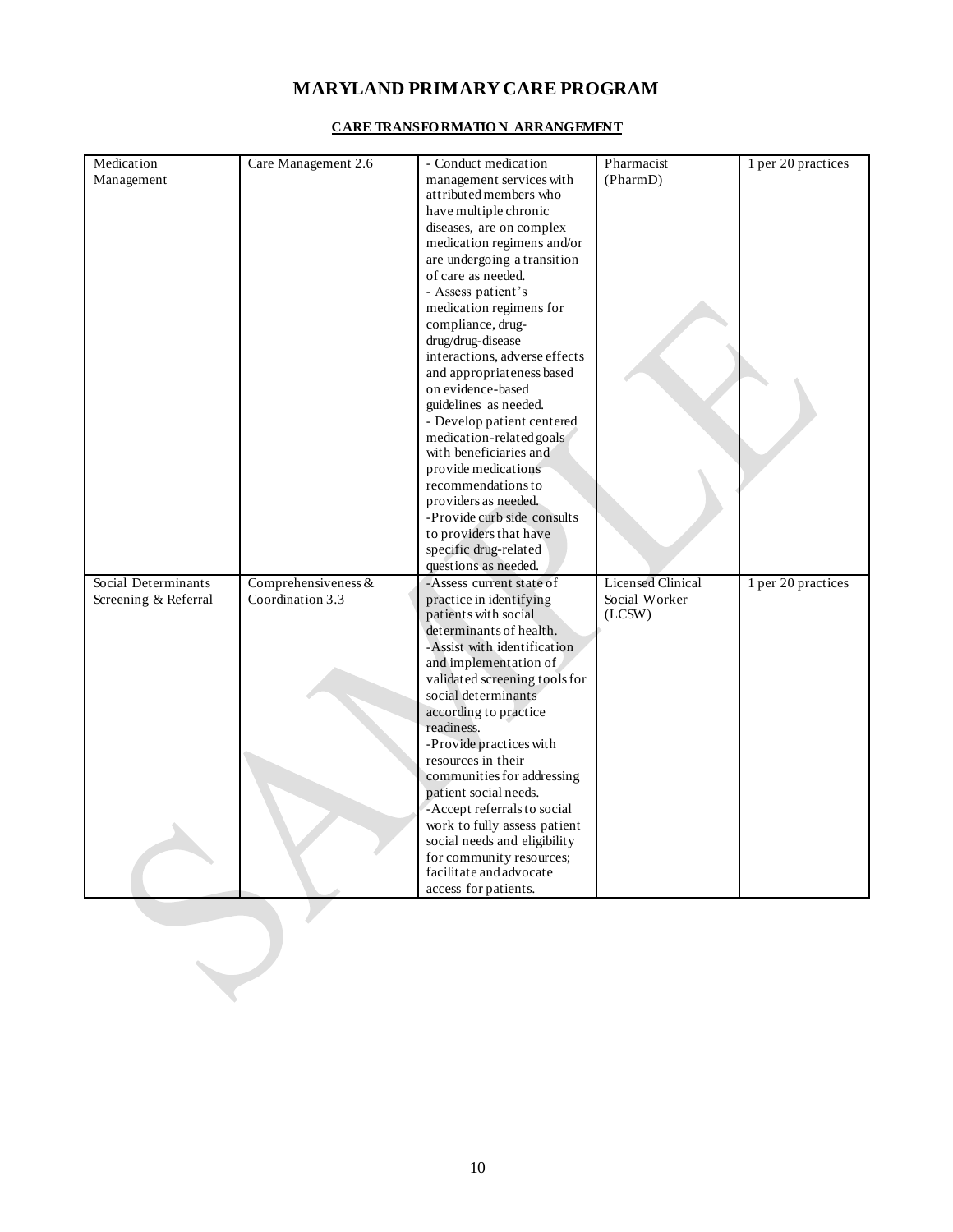| Alternative Care (e.g.,  | Access & Continuity 1.3   | - Support practices with               | <b>Licensed Clinical</b>  | 1 per 20 practices |
|--------------------------|---------------------------|----------------------------------------|---------------------------|--------------------|
| Telehealth, home visits) |                           | alternative care modalities            | Social Worker             |                    |
|                          |                           | such as Tele-Care                      | (LCSW)                    |                    |
|                          |                           | Management support                     |                           |                    |
|                          |                           | services with nursing,                 | Lead Case Manager         | 1 per 5 practices  |
|                          |                           | pharmacy and social work.              |                           |                    |
|                          |                           | Practices may need to make             | Pharmacist<br>(PharmD)    | 1 per 20 practices |
|                          |                           | additional investments                 |                           |                    |
|                          |                           | around legal, compliance               | Practice                  | 1 per 7 practices  |
|                          |                           | and technology to utilize              | Transformation            |                    |
|                          |                           | these services.                        | Specialist                |                    |
|                          |                           | - For practices seeking                |                           |                    |
|                          |                           | Track advancement, provide             |                           |                    |
|                          |                           | advisory guidance for                  |                           |                    |
|                          |                           | selection and                          |                           |                    |
|                          |                           | implementation approach of             |                           |                    |
|                          |                           | alternative care modalities            |                           |                    |
|                          |                           | (eg., Telehealth).                     |                           |                    |
| <b>Transitional Care</b> | Care Management 2.2, 2.3, | -Assist practices with                 | Practice                  | 1 per 7 practices  |
| Management (TCM)         | 2.4, 2.5, 2.6             | utilizing reports to                   | Transformation            |                    |
|                          |                           | efficiently identify IP and            | Specialist                |                    |
|                          |                           | ED discharges and develop              |                           |                    |
|                          |                           | workflows to outreach to               | <b>Lead Case Managers</b> | 1 per 5 practices  |
|                          |                           | those patients.                        |                           |                    |
|                          |                           | -Work with practice to                 | Pharmacist                | 1 per 20 practices |
|                          |                           | identify patients who need             |                           |                    |
|                          |                           | short term (episodic) care             |                           |                    |
|                          |                           | management during these                |                           |                    |
|                          |                           | transitions.<br>-Provide episodic care |                           |                    |
|                          |                           | management to identified               |                           |                    |
|                          |                           | patients discharged from               |                           |                    |
|                          |                           | inpatient, ED, or post-acute           |                           |                    |
|                          |                           | care including care                    |                           |                    |
|                          |                           | coordination and medication            |                           |                    |
|                          |                           | reconciliation.                        |                           |                    |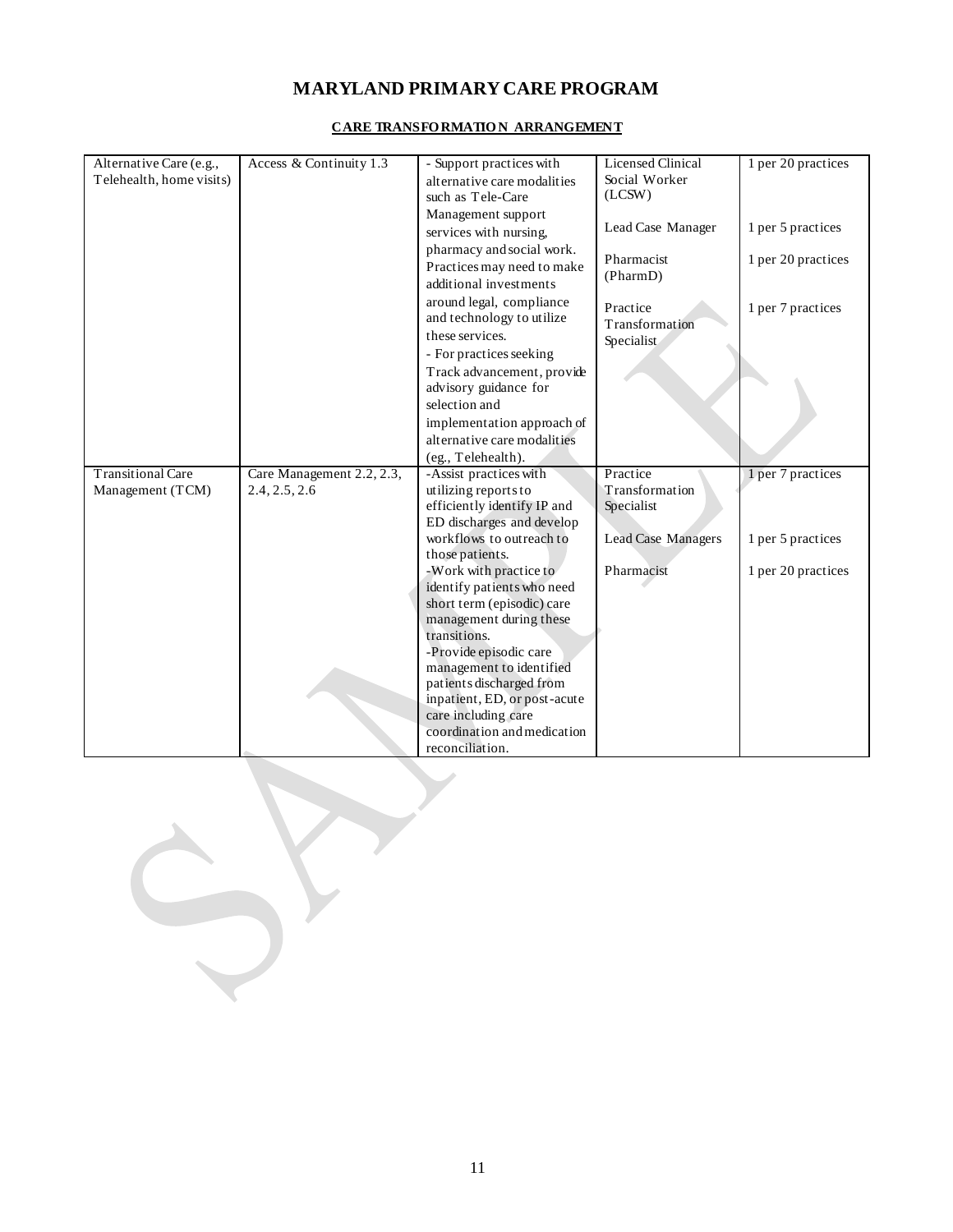| Care Planning & Self-  | Care Management 2.5,                    | -Provide longitudinal case                        | Lead Case Managers       | 1 per 5 practices  |
|------------------------|-----------------------------------------|---------------------------------------------------|--------------------------|--------------------|
| Management Support     | Beneficiary & Caregiver                 | management and care                               |                          |                    |
|                        | Experience 4.2                          | coordination services to                          | Practice                 | 1 per 7 practices  |
|                        |                                         | high risk and rising risk                         | Transformation           |                    |
|                        |                                         | patients and caregivers in                        | Specialist               |                    |
|                        |                                         | collaboration with their                          |                          |                    |
|                        |                                         | Primary Care Provider<br>$(PCP)$ .                | Pharmacist               | 1 per 20 practices |
|                        |                                         | - Promote optimum level of                        | <b>Licensed Clinical</b> | 1 per 20 practices |
|                        |                                         | independence and autonomy                         | Social Worker            |                    |
|                        |                                         | through self-management of                        | (LCSW)                   |                    |
|                        |                                         | disease processes including                       |                          |                    |
|                        |                                         | targeted education/support                        |                          |                    |
|                        |                                         | for patients with Diabetes,                       |                          |                    |
|                        |                                         | COPD, CHF and HTN,                                |                          |                    |
|                        |                                         | treatment options, and                            |                          |                    |
|                        |                                         | informed decision making.                         |                          |                    |
|                        |                                         | - Support and provide                             |                          |                    |
|                        |                                         | practices with best practices                     |                          |                    |
|                        |                                         | and toolkit for                                   |                          |                    |
|                        |                                         | implementation of                                 |                          |                    |
|                        |                                         | Advanced Care Planning.                           |                          |                    |
|                        |                                         | (Eg., documentation $&$<br>billing requirements). |                          |                    |
|                        |                                         | -Support from                                     |                          |                    |
|                        |                                         | interdisciplinary care team                       |                          |                    |
|                        |                                         | (IDCT) members                                    |                          |                    |
|                        |                                         | (pharmacist, social work,                         |                          |                    |
|                        |                                         | behavioral health care                            |                          |                    |
|                        |                                         | manager) and connection to                        |                          |                    |
|                        |                                         | community partners                                |                          |                    |
|                        |                                         | integrated into care                              |                          |                    |
|                        |                                         | planning.                                         |                          |                    |
|                        |                                         | -Collaborate with patients                        |                          |                    |
|                        |                                         | and caregivers to support                         |                          |                    |
|                        |                                         | Advance Care Planning, as<br>requested.           |                          |                    |
| Population Health      | Planned Care for Health                 | Assist with utilizing                             | Quality Analysts         | 1 per 10 practices |
| Management &           | Outcomes 5.1, eCQMs,                    | available claims and EMR                          |                          |                    |
| Analytics              | Utilization                             | data to identify effective                        | Data Analysts            | 1 per 20 practices |
|                        |                                         | strategies to impact cost,                        |                          |                    |
|                        |                                         | quality, and utilization                          | Practice                 |                    |
|                        |                                         | measures.                                         | Transformation           | 1 per 7 practices  |
|                        |                                         |                                                   | Specialist               |                    |
| Clinical & Claims Data | Care Management 2.1-2.4,<br>Utilization | Assist with utilizing<br>available claims and EMR | Data Analysts            | 1 per 20 practices |
| Analysis               |                                         | data to identify and target                       | Lead Case Managers       | 1 per 5 practices  |
|                        |                                         | at-risk patients likely to                        |                          |                    |
|                        |                                         | benefit from care                                 |                          |                    |
|                        |                                         | management services.                              |                          |                    |
|                        |                                         |                                                   |                          |                    |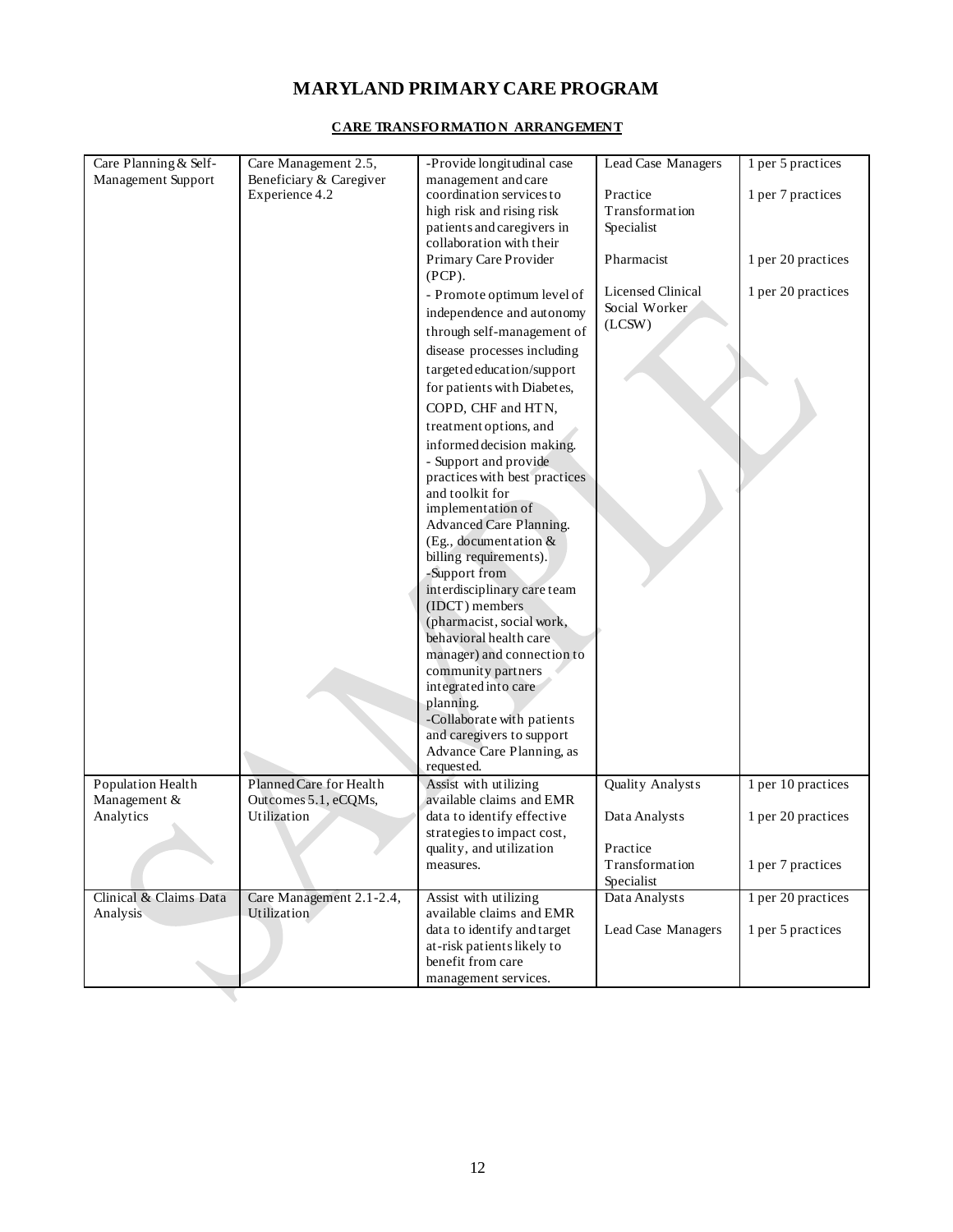| Patient Family Advisory | Beneficiary & Caregiver | -Provide a project plan and                                 | Practice                | $\frac{1}{2}$ per 7 practices |
|-------------------------|-------------------------|-------------------------------------------------------------|-------------------------|-------------------------------|
| Councils (PFACs)        | Experience 4.1          | identify tasks for PFAC                                     | Transformation          |                               |
|                         |                         | implementation                                              | Specialist              |                               |
|                         |                         | - Provide PFAC toolkit for                                  |                         |                               |
|                         |                         | PFAC planning and setup-                                    |                         |                               |
|                         |                         | sample PFAC Charter,                                        |                         |                               |
|                         |                         | Agenda, Discussion                                          |                         |                               |
|                         |                         | topics/initiatives etc.,                                    |                         |                               |
|                         |                         | -Identify potential priorities                              |                         |                               |
|                         |                         | for ongoing improvements.                                   |                         |                               |
| Quality & Utilization   | Planned Care for Health | -Assistance with utilizing                                  | <b>Quality Analysts</b> | 1 per 10 practices            |
| Performance             | Outcomes 5.1, eCQMs     | available EMR and claims<br>data to identify effective      |                         |                               |
|                         |                         | strategies to impact quality                                | Data Analysts           | 1 per 20 practices            |
|                         |                         | and utilization measures.                                   |                         |                               |
|                         |                         | - Quality Analysts assist                                   | Practice                |                               |
|                         |                         | practices to identify clinical                              | Transformation          | 1 per 7 practices             |
|                         |                         | opportunities, interpret                                    | Specialist              |                               |
|                         |                         | patterns/trends, and design                                 |                         |                               |
|                         |                         | performance improvement                                     |                         |                               |
|                         |                         | plans.                                                      |                         |                               |
|                         |                         | -PTS assist practices to                                    |                         |                               |
|                         |                         | review data to drive                                        |                         |                               |
|                         |                         | performance and                                             |                         |                               |
|                         |                         | improvement strategies.                                     |                         |                               |
| 24/7 Access             | Access & Continuity 1.2 | -Designate a lead Practice                                  | Practice                | 1 per 7 practices             |
|                         |                         | <b>Transformation Specialist</b>                            | Transformation          |                               |
|                         |                         | (PTS).                                                      | Specialist              |                               |
|                         |                         | - Assist practice to track                                  |                         |                               |
|                         |                         | progress periodically with                                  |                         |                               |
|                         |                         | tracking tools                                              |                         |                               |
|                         |                         | -Assist practices with                                      |                         |                               |
|                         |                         | toolkit-assisted best                                       |                         |                               |
|                         |                         | practices to improve                                        |                         |                               |
|                         |                         | workflows for access to care                                |                         |                               |
|                         |                         | (Eg., Tools for Practice self-<br>assessment, Role of Team- |                         |                               |
|                         |                         | based care, Improvement                                     |                         |                               |
|                         |                         | Strategies etc.,).                                          |                         |                               |
| Referral Management     | Comprehensiveness &     | -Help practices utilize data                                | Practice                | 1 per 7 practices             |
|                         | Coordination 3.1        | and identify opportunities                                  | Transformation          |                               |
|                         |                         | for high-cost/high volume                                   | Specialist              |                               |
|                         |                         | specialists.                                                |                         |                               |
|                         |                         | -Assist practice with tools                                 |                         |                               |
|                         |                         | such as Clinical Care                                       |                         |                               |
|                         |                         | Compacts for a specialist                                   |                         |                               |
|                         |                         | referral program.                                           |                         |                               |
|                         |                         |                                                             |                         |                               |
|                         |                         |                                                             |                         |                               |
|                         |                         |                                                             |                         |                               |
|                         |                         |                                                             |                         |                               |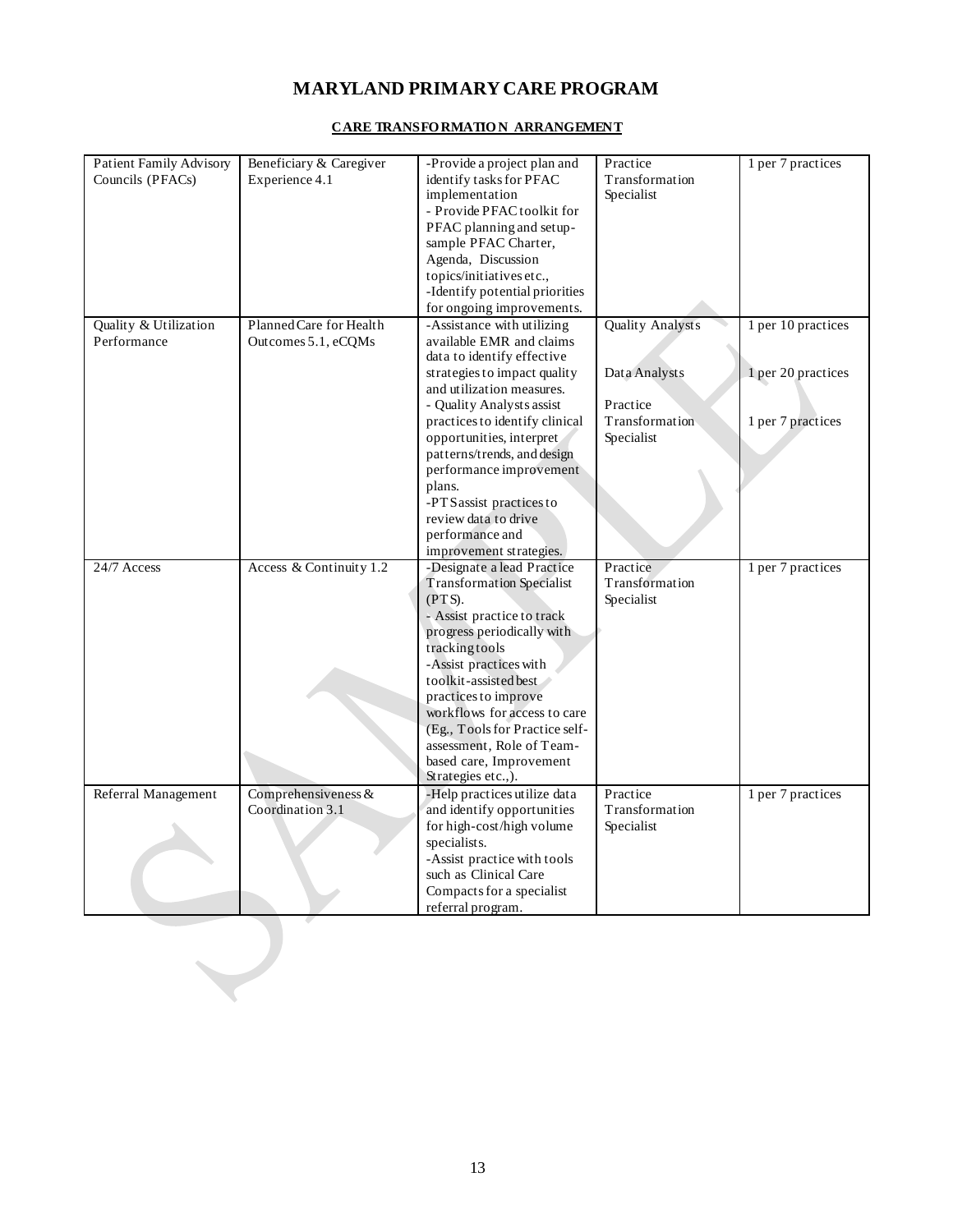| Other-Clinical       | -For practices that are     | Quality Analysts | 1 per 7 practices  |
|----------------------|-----------------------------|------------------|--------------------|
| Informatics, Process | encountering challenges     |                  |                    |
| Improvement, and     | with their EMR specific to  | Practice         | 1 per 10 practices |
| Policy Support       | program requirements,       | Transformation   |                    |
|                      | assist with clinical        | Specialist       |                    |
|                      |                             |                  |                    |
|                      | integration and/or          | Policy Support   | 1 per 50 practices |
|                      | informatics support to      |                  |                    |
|                      | improve compliance.         |                  |                    |
|                      | Practices may need to make  |                  |                    |
|                      | additional investments to   |                  |                    |
|                      | meet these requirements.    |                  |                    |
|                      | - For identified practice   |                  |                    |
|                      | transformation and/or       |                  |                    |
|                      | clinical process            |                  |                    |
|                      | improvement initiatives,    |                  |                    |
|                      | provide project management  |                  |                    |
|                      | support to assist practices |                  |                    |
|                      | with local implementation.  |                  |                    |
|                      | - As identified, provide    |                  |                    |
|                      | updates regarding emerging  |                  |                    |
|                      | federal quality/payment,    |                  |                    |
|                      | innovation and health IT    |                  |                    |
|                      | programs, policies and      |                  |                    |
|                      | regulations.                |                  |                    |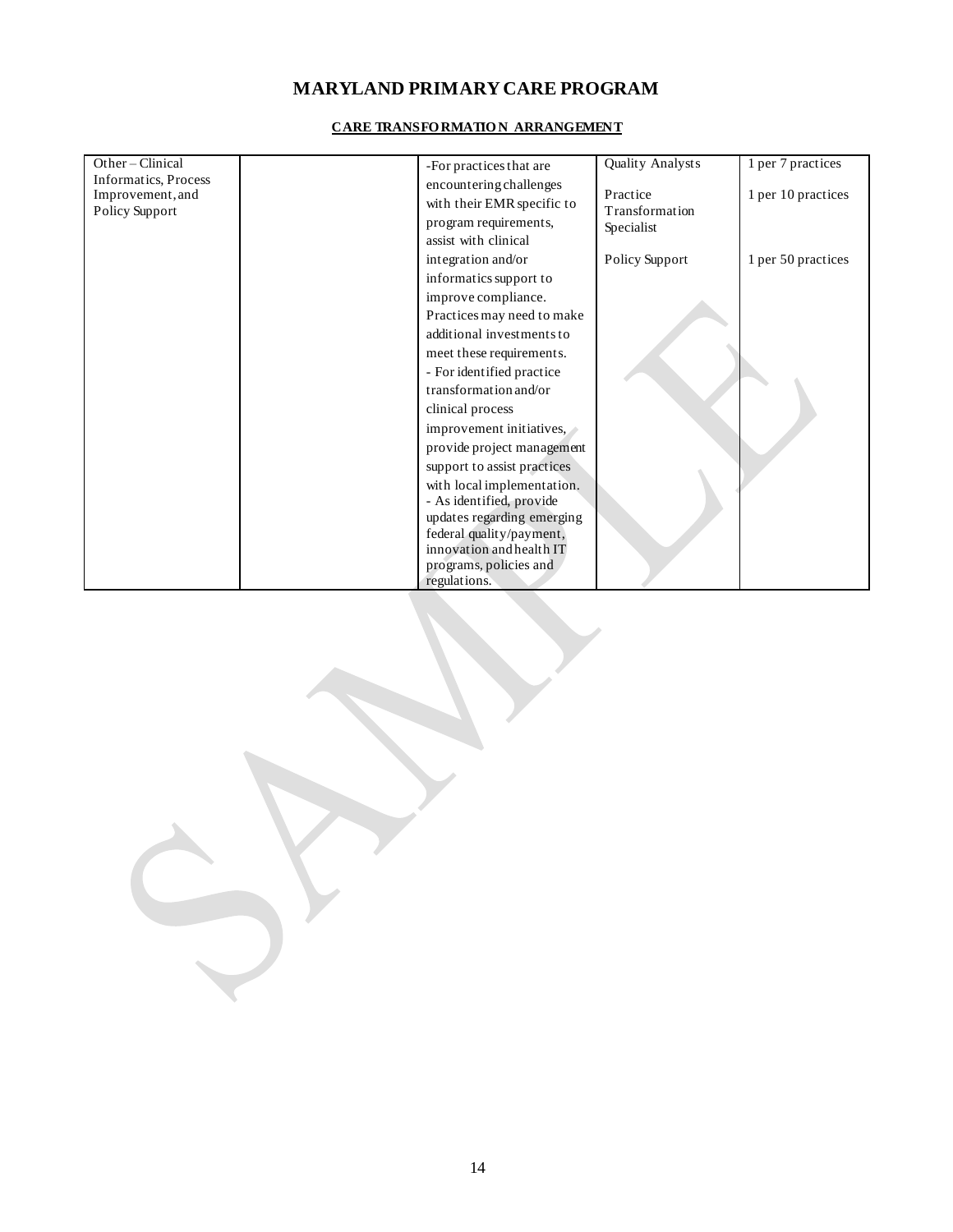#### **CARE TRANSFO RMATIO N ARRANGEMENT**

### **Example Package C (30%) – Option 2, Track 1\***

| <b>Service Category</b>                | Care Requirement &<br><b>Quality Measure</b> | Description                                                                                                                                                                                                                                                                                                                                                                                                                                                                                                   | <b>Staff Type</b>                                   | <b>Ratio of staff</b><br>(FTE) to practice |
|----------------------------------------|----------------------------------------------|---------------------------------------------------------------------------------------------------------------------------------------------------------------------------------------------------------------------------------------------------------------------------------------------------------------------------------------------------------------------------------------------------------------------------------------------------------------------------------------------------------------|-----------------------------------------------------|--------------------------------------------|
| Behavioral Health<br>Integration (BHI) | Comprehensiveness $&$<br>Coordination 3.2    | - Assist practices with<br>identification of behavioral<br>health integration options<br>that support local practice                                                                                                                                                                                                                                                                                                                                                                                          | Medical Director &<br>Behavioral Health<br>Team     | 1 per 50 practices                         |
|                                        |                                              | needs.<br>- As identified as a need,                                                                                                                                                                                                                                                                                                                                                                                                                                                                          | Behavioral Health<br>Care Manager                   | 1 per 10 practices                         |
|                                        |                                              | assist practices in<br>establishing and maintaining<br>a Care Management for<br>Behavioral Health Model of<br>BHI including integrating a<br>behavioral health care<br>manager to establish care<br>plans and coordinate care<br>for patients with specific<br>behavioral health needs.<br>- Assist practices with<br>identification and<br>implementation of screening<br>tools to identify patients in<br>need.<br>- Coordinate<br>comprehensive SBIRT<br>(Screening, Brief<br>Intervention and Referral to | <b>Licensed Clinical</b><br>Social Worker<br>(LCSW) | 1 per 20 practices                         |
|                                        |                                              | Treatment) training for<br>providers and care team.<br>- Provide screening, direct                                                                                                                                                                                                                                                                                                                                                                                                                            |                                                     |                                            |
|                                        |                                              | brief interventions.<br>(including cognitive<br>behavioral therapy and<br>motivational interviewing),                                                                                                                                                                                                                                                                                                                                                                                                         |                                                     |                                            |
|                                        |                                              | and referral to specialty<br>services and community<br>resources as needed.                                                                                                                                                                                                                                                                                                                                                                                                                                   |                                                     |                                            |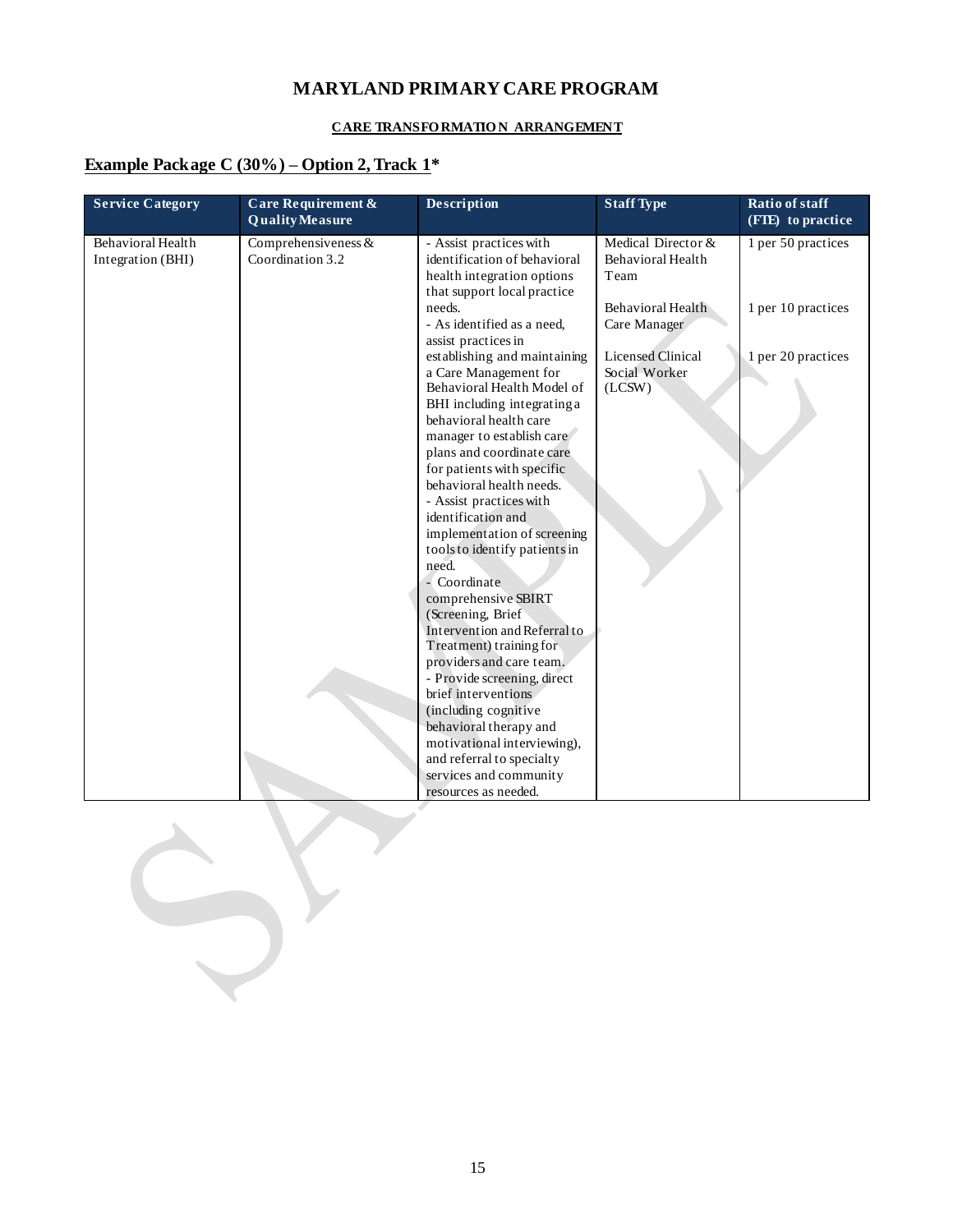| Medication               | Care Management 2.6     | - Conduct medication          | Pharmacist               | 1 per 20 practices |
|--------------------------|-------------------------|-------------------------------|--------------------------|--------------------|
| Management               |                         | management services with      | (PharmD)                 |                    |
|                          |                         | attributed members who        |                          |                    |
|                          |                         | have multiple chronic         |                          |                    |
|                          |                         | diseases, are on complex      |                          |                    |
|                          |                         | medication regimens and/or    |                          |                    |
|                          |                         | are undergoing a transition   |                          |                    |
|                          |                         | of care as needed.            |                          |                    |
|                          |                         | - Assess patient's            |                          |                    |
|                          |                         | medication regimens for       |                          |                    |
|                          |                         | compliance, drug-             |                          |                    |
|                          |                         | drug/drug-disease             |                          |                    |
|                          |                         | interactions, adverse effects |                          |                    |
|                          |                         |                               |                          |                    |
|                          |                         | and appropriateness based     |                          |                    |
|                          |                         | on evidence-based             |                          |                    |
|                          |                         | guidelines as needed.         |                          |                    |
|                          |                         | - Develop patient centered    |                          |                    |
|                          |                         | medication-related goals      |                          |                    |
|                          |                         | with beneficiaries and        |                          |                    |
|                          |                         | provide medications           |                          |                    |
|                          |                         | recommendations to            |                          |                    |
|                          |                         | providers as needed.          |                          |                    |
|                          |                         | -Provide education to         |                          |                    |
|                          |                         | practice care management      |                          |                    |
|                          |                         | team regarding pharmacy       |                          |                    |
|                          |                         | services, as indicated.       |                          |                    |
| Social Determinants      | Comprehensiveness $&$   | -Assess current state of      | <b>Licensed Clinical</b> | 1 per 20 practices |
| Screening & Referral     | Coordination 3.3        | practice in identifying       | Social Worker            |                    |
|                          |                         | patients with social          | (LCSW)                   |                    |
|                          |                         | determinants of health.       |                          |                    |
|                          |                         | -Provide practices with       |                          |                    |
|                          |                         |                               |                          |                    |
|                          |                         | resources in their            |                          |                    |
|                          |                         | communities for addressing    |                          |                    |
|                          |                         | patient social needs.         |                          |                    |
|                          |                         | - Accept referrals to social  |                          |                    |
|                          |                         | work to fully assess patient  |                          |                    |
|                          |                         | social needs and eligibility  |                          |                    |
|                          |                         | for community resources;      |                          |                    |
|                          |                         | facilitate and advocate       |                          |                    |
|                          |                         | access for patients.          |                          |                    |
| Alternative Care (e.g.,  | Access & Continuity 1.3 | -Support practices with       | <b>Medical Director</b>  | 1 per 50 practices |
| Telehealth, home visits) |                         | alternative care modalities   |                          |                    |
|                          |                         | such as Tele-Care             | Pharmacist               | 1 per 20 practices |
|                          |                         | Management support            | (PharmD)                 |                    |
|                          |                         | services with nursing,        |                          |                    |
|                          |                         | pharmacy and social work.     | Practice                 | 1 per 7 practices  |
|                          |                         |                               | Transformation           |                    |
|                          |                         | Practices may need to make    | Specialist               |                    |
|                          |                         | additional investments        |                          |                    |
|                          |                         | around legal, compliance      |                          |                    |
|                          |                         | and technology to utilize     |                          |                    |
|                          |                         | these services.               |                          |                    |
|                          |                         | -For practices seeking Track  |                          |                    |
|                          |                         | advancement, provide          |                          |                    |
|                          |                         | advisory guidance for         |                          |                    |
|                          |                         | selection and                 |                          |                    |
|                          |                         | implementation approach of    |                          |                    |
|                          |                         |                               |                          |                    |
|                          |                         | alternative care modalities   |                          |                    |
|                          |                         | (eg., Telehealth).            |                          |                    |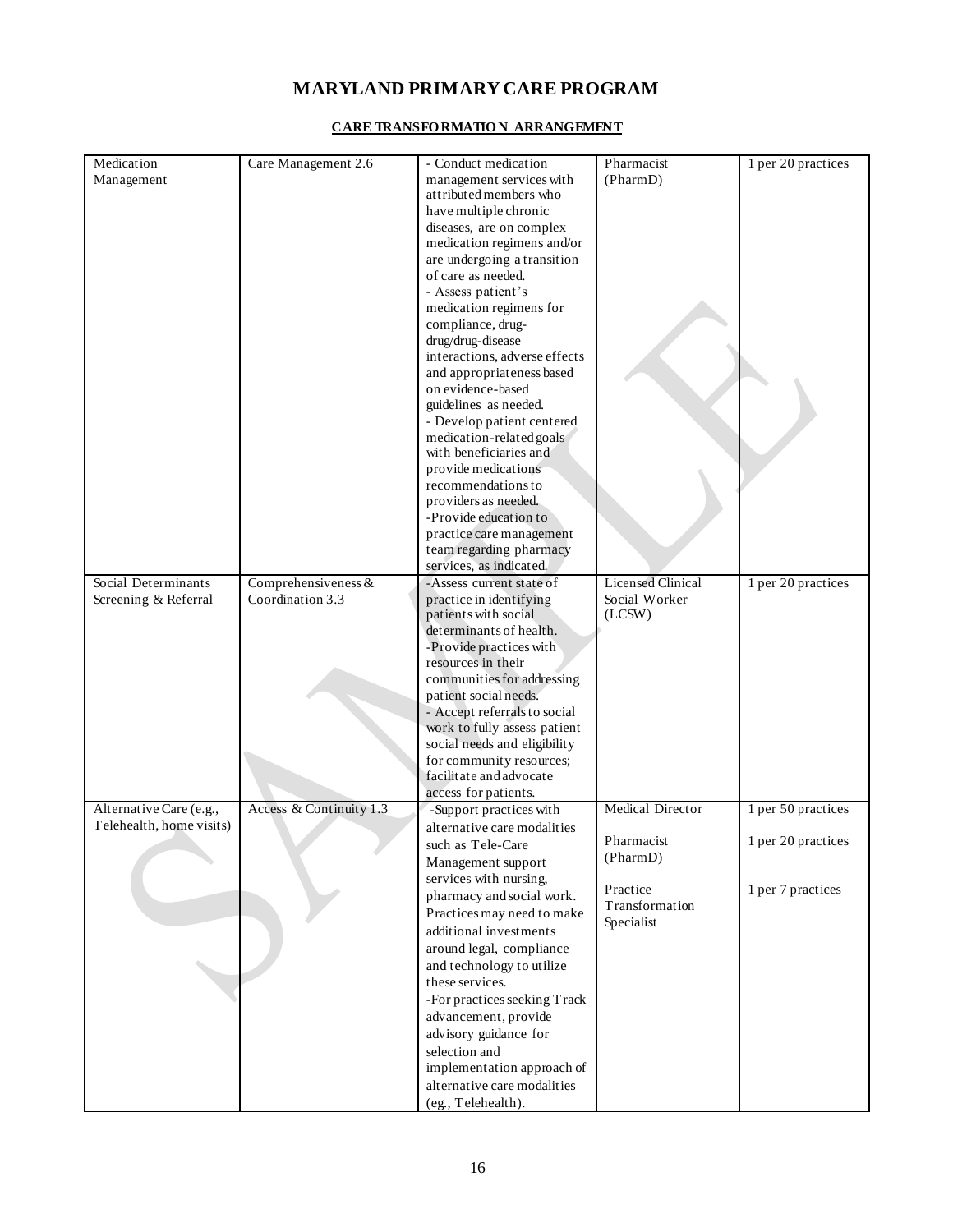| <b>Transitional Care</b>       | Care Management 2.2, 2.3, | -Assist Practices with         | Practice                 | 1 per 7 practices  |
|--------------------------------|---------------------------|--------------------------------|--------------------------|--------------------|
| Management (TCM)               | 2.4, 2.5, 2.6             | utilizing reports to           | Transformation           |                    |
|                                |                           | efficiently identify IP and    | Specialist               |                    |
|                                |                           | ED discharges and develop      |                          |                    |
|                                |                           | workflows to outreach to       | <b>Licensed Clinical</b> | 1 per 20 practices |
|                                |                           | those patients.                | Social Worker            |                    |
|                                |                           | -Provide pharmacy and          | (LCSW)                   |                    |
|                                |                           | social work support as         |                          |                    |
|                                |                           |                                |                          |                    |
|                                |                           | requested for patients during  | Pharmacy                 | 1 per 20 practices |
|                                |                           | transitions of care.           |                          |                    |
| Care Planning & Self-          | Care Management 2.5,      | -Provide pharmacy and          | <b>Licensed Clinical</b> | 1 per 20 practices |
| Management Support             | Beneficiary & Caregiver   | social work support to high    | Social Worker            |                    |
|                                | Experience 4.2            | risk and rising risk patients  | (LCSW)                   |                    |
|                                |                           | and caregivers in              |                          |                    |
|                                |                           | collaboration with their       | Pharmacist               | 1 per 20 practices |
|                                |                           | Primary Care Provider          | (PharmD)                 |                    |
|                                |                           | (PCP) as requested.            |                          |                    |
| Population Health              | Planned Care for Health   | - Assist with utilizing        | Quality Analysts         | 1 per 10 practices |
|                                |                           |                                |                          |                    |
| Management &                   | Outcomes 5.1, eCQMs,      | available claims and EMR       |                          |                    |
| Analytics                      | Utilization               | data to identify effective     | Data Analysts            | 1 per 20 practices |
|                                |                           | strategies to impact cost,     |                          |                    |
|                                |                           | quality, and utilization       | Practice                 | 1 per 7 practices  |
|                                |                           | measures.                      | Transformation           |                    |
|                                |                           |                                | Specialist               |                    |
| Clinical & Claims Data         | Care Management 2.1-2.4,  | Assist with utilizing          | Data Analysts            | 1 per 20 practices |
| Analysis                       | Utilization               | available claims and EMR       |                          |                    |
|                                |                           | data to identify and target    |                          |                    |
|                                |                           | at-risk patients likely to     |                          |                    |
|                                |                           | benefit from care              |                          |                    |
|                                |                           |                                |                          |                    |
|                                |                           | management services.           |                          |                    |
| <b>Patient Family Advisory</b> | Beneficiary & Caregiver   | -Provide a project plan and    | Practice                 | 1 per 7 practices  |
| Councils (PFACs)               | Experience 4.1            | identify tasks for PFAC        | Transformation           |                    |
|                                |                           | implementation.                | Specialist               |                    |
|                                |                           | - Provide PFAC toolkit for     |                          |                    |
|                                |                           | PFAC planning and setup-       |                          |                    |
|                                |                           | sample PFAC Charter,           |                          |                    |
|                                |                           | Agenda, Discussion             |                          |                    |
|                                |                           | topics/initiatives etc.        |                          |                    |
|                                |                           | -Identify potential priorities |                          |                    |
|                                |                           |                                |                          |                    |
|                                |                           | for ongoing improvements.      |                          |                    |
| Quality & Utilization          | Planned Care for Health   | Assist with utilizing          | <b>Quality Analysts</b>  | 1 per 10 practices |
| Performance                    | Outcomes 5.1, eCQMs       | available EMR and claims       |                          |                    |
|                                |                           | data to identify effective     | Data Analysts            | 1 per 20 practices |
|                                |                           | strategies to impact quality   |                          |                    |
|                                |                           | and utilization measures.      | Practice                 | 1 per 7 practices  |
|                                |                           | -Assist practices to identify  | Transformation           |                    |
|                                |                           | clinical opportunities,        | Specialist               |                    |
|                                |                           | interpret patterns/trends, and |                          |                    |
|                                |                           | design performance             |                          |                    |
|                                |                           | improvement plans.             |                          |                    |
|                                |                           |                                |                          |                    |
|                                |                           | -Assist practices to           |                          |                    |
|                                |                           | review data to                 |                          |                    |
|                                |                           | drive performance and          |                          |                    |
|                                |                           | improvement strategies.        |                          |                    |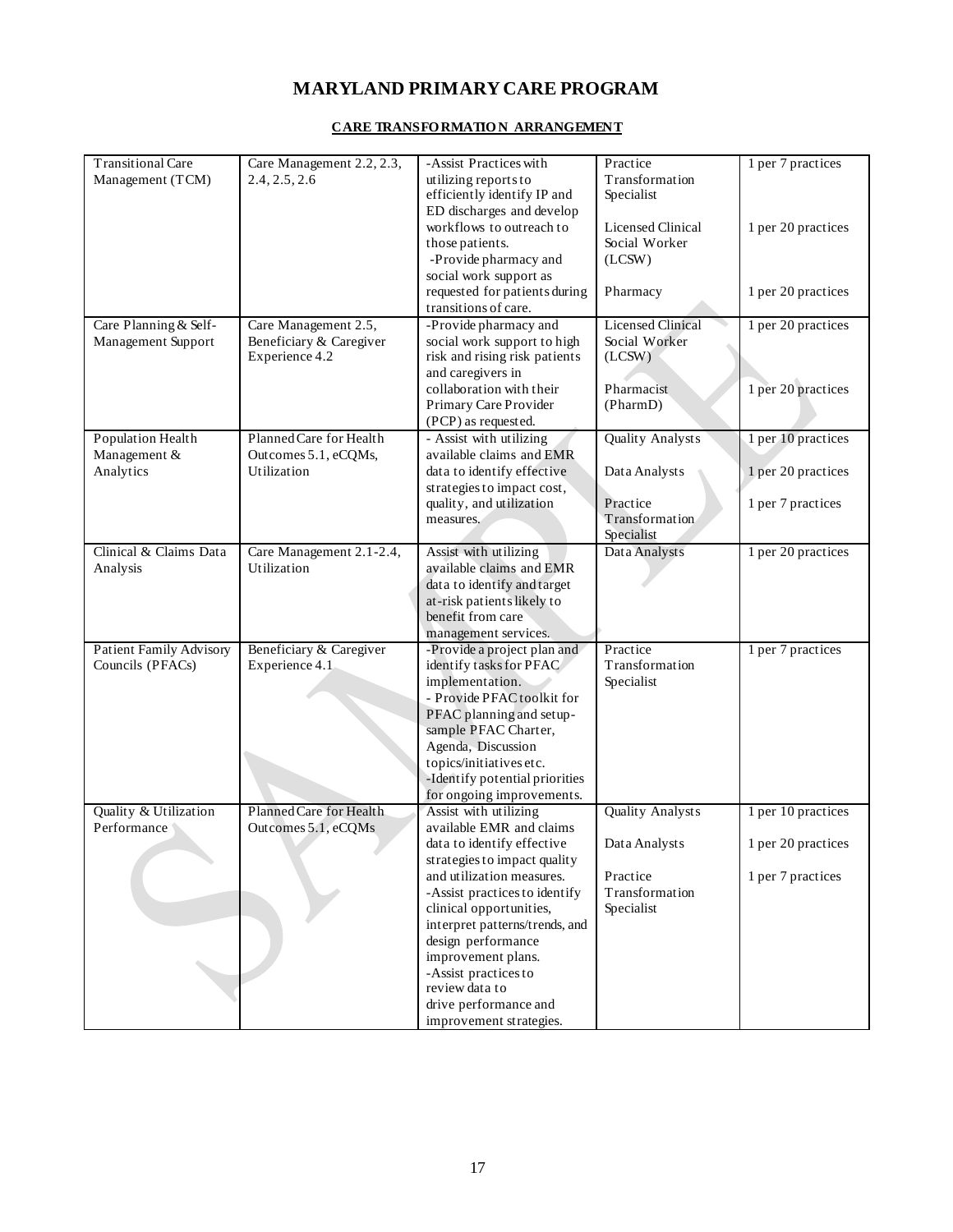#### **CARE TRANSFO RMATION ARRANGEMENT**

| 24/7 Access          | Access & Continuity 1.2                   | -Designate a lead Practice                                 | Practice                   | 1 per 7 practices  |
|----------------------|-------------------------------------------|------------------------------------------------------------|----------------------------|--------------------|
|                      |                                           | <b>Transformation Specialist</b>                           | Transformation             |                    |
|                      |                                           | (PTS).                                                     | Specialist                 |                    |
|                      |                                           | - Assist practice to track                                 |                            |                    |
|                      |                                           | progress periodically with                                 |                            |                    |
|                      |                                           | tracking tools.                                            |                            |                    |
|                      |                                           | -Assist practices with                                     |                            |                    |
|                      |                                           | toolkit-assisted best                                      |                            |                    |
|                      |                                           | practices to improve                                       |                            |                    |
|                      |                                           | workflows for access to care                               |                            |                    |
|                      |                                           | (Eg., Tools for Practice self-                             |                            |                    |
|                      |                                           | assessment, Role of Team-                                  |                            |                    |
|                      |                                           | based care, Improvement                                    |                            |                    |
|                      |                                           | Strategies etc.,).                                         |                            |                    |
| Referral Management  | Comprehensiveness $&$<br>Coordination 3.1 | -Help practices utilize data<br>and identify opportunities | Practice<br>Transformation | 1 per 7 practices  |
|                      |                                           | for high-cost/high volume                                  | Specialist                 |                    |
|                      |                                           | specialists.                                               |                            |                    |
|                      |                                           | -Assist practice with tools                                |                            |                    |
|                      |                                           | such as Clinical Care                                      |                            |                    |
|                      |                                           | Compacts for a specialist                                  |                            |                    |
|                      |                                           | referral program.                                          |                            |                    |
| Other-Clinical       |                                           | -For practices that are                                    | <b>Quality Analysts</b>    | 1 per 7 practices  |
| Informatics, Process |                                           | encountering challenges                                    |                            |                    |
| Improvement, and     |                                           | with their EMR specific to                                 | Practice                   | 1 per 10 practices |
| Policy Support       |                                           | program requirements,                                      | Transformation             |                    |
|                      |                                           | assist with clinical                                       | Specialist                 |                    |
|                      |                                           | integration and/or                                         | Policy Support             | 1 per 50 practices |
|                      |                                           | informatics support to                                     |                            |                    |
|                      |                                           |                                                            |                            |                    |
|                      |                                           | improve compliance.                                        |                            |                    |
|                      |                                           | Practices may need to make                                 |                            |                    |
|                      |                                           | additional investments to                                  |                            |                    |
|                      |                                           | meet these requirements.                                   |                            |                    |
|                      |                                           | - For identified practice                                  |                            |                    |
|                      |                                           | transformation and/or                                      |                            |                    |
|                      |                                           | clinical process                                           |                            |                    |
|                      |                                           | improvement initiatives,                                   |                            |                    |
|                      |                                           | provide project management                                 |                            |                    |
|                      |                                           | support to assist practices                                |                            |                    |
|                      |                                           | with local implementation.                                 |                            |                    |
|                      |                                           | - As identified, provide                                   |                            |                    |
|                      |                                           | updates regarding emerging                                 |                            |                    |
|                      |                                           | federal quality/payment,                                   |                            |                    |
|                      |                                           | innovation and health IT                                   |                            |                    |
|                      |                                           | programs, policies and                                     |                            |                    |
|                      |                                           | regulations.                                               |                            |                    |

\*Practice will have its own care manager to work in conjunction with the CTO and the CTO's offerings.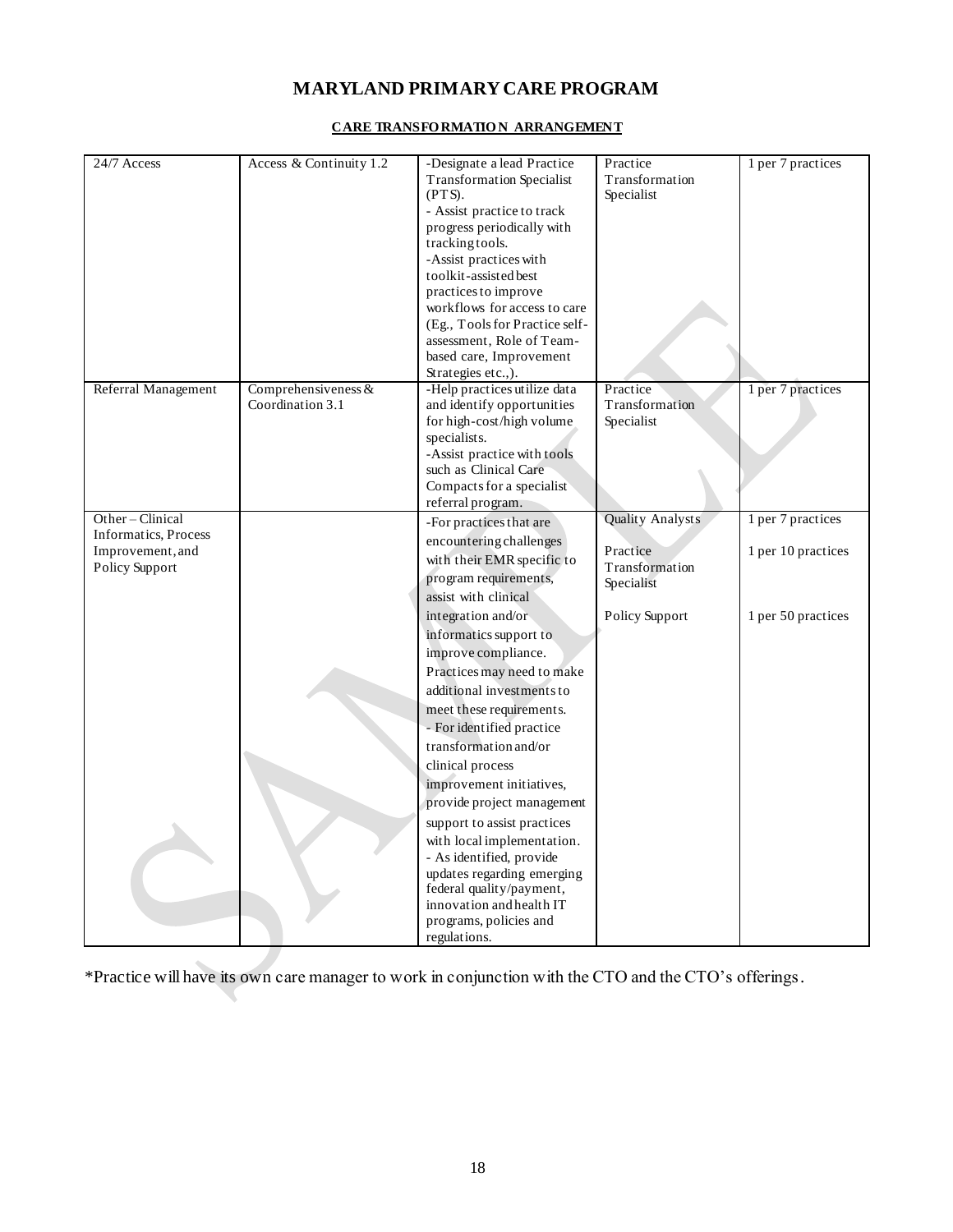#### **CARE TRANSFO RMATIO N ARRANGEMENT**

### **Example Package D (30%) – Option 2, Track 2\***

| <b>Service Category</b>                | Care Requirement &<br><b>Quality Measure</b> | <b>Description</b>                                        | <b>Staff Type</b>        | Ratio of staff<br>(FIE) to practice |
|----------------------------------------|----------------------------------------------|-----------------------------------------------------------|--------------------------|-------------------------------------|
| Behavioral Health<br>Integration (BHI) | Comprehensiveness $&$<br>Coordination 3.2    | - Assist practices with<br>identification of behavioral   | Medical Director         | 1 per 50 practices                  |
|                                        |                                              | health integration options                                | Behavioral Health        | 1 per 10 practices                  |
|                                        |                                              | that support local practice                               | Care Manager             |                                     |
|                                        |                                              | needs.<br>- As identified as a need.                      | <b>Licensed Clinical</b> | 1 per 20 practices                  |
|                                        |                                              | assist practices in                                       | Social Worker            |                                     |
|                                        |                                              | establishing and maintaining                              | (LCSW)                   |                                     |
|                                        |                                              | a Care Management for                                     |                          |                                     |
|                                        |                                              | Behavioral Health Model of<br>BHI including integrating a |                          |                                     |
|                                        |                                              | behavioral health care                                    |                          |                                     |
|                                        |                                              | manager to establish care                                 |                          |                                     |
|                                        |                                              | plans and coordinate care                                 |                          |                                     |
|                                        |                                              | for patients with specific                                |                          |                                     |
|                                        |                                              | behavioral health needs.                                  |                          |                                     |
|                                        |                                              | - Assist practices with<br>identification and             |                          |                                     |
|                                        |                                              | implementation of screening                               |                          |                                     |
|                                        |                                              | tools to identify patients in                             |                          |                                     |
|                                        |                                              | need.                                                     |                          |                                     |
|                                        |                                              | - Coordinate                                              |                          |                                     |
|                                        |                                              | comprehensive SBIRT                                       |                          |                                     |
|                                        |                                              | (Screening, Brief<br>Intervention and Referral to         |                          |                                     |
|                                        |                                              | Treatment) training for                                   |                          |                                     |
|                                        |                                              | providers and care team.                                  |                          |                                     |
|                                        |                                              | - Provide screening, direct                               |                          |                                     |
|                                        |                                              | brief interventions                                       |                          |                                     |
|                                        |                                              | (including cognitive<br>behavioral therapy and            |                          |                                     |
|                                        |                                              | motivational interviewing),                               |                          |                                     |
|                                        |                                              | and referral to specialty                                 |                          |                                     |
|                                        |                                              | services and community                                    |                          |                                     |
|                                        |                                              | resources as needed.                                      |                          |                                     |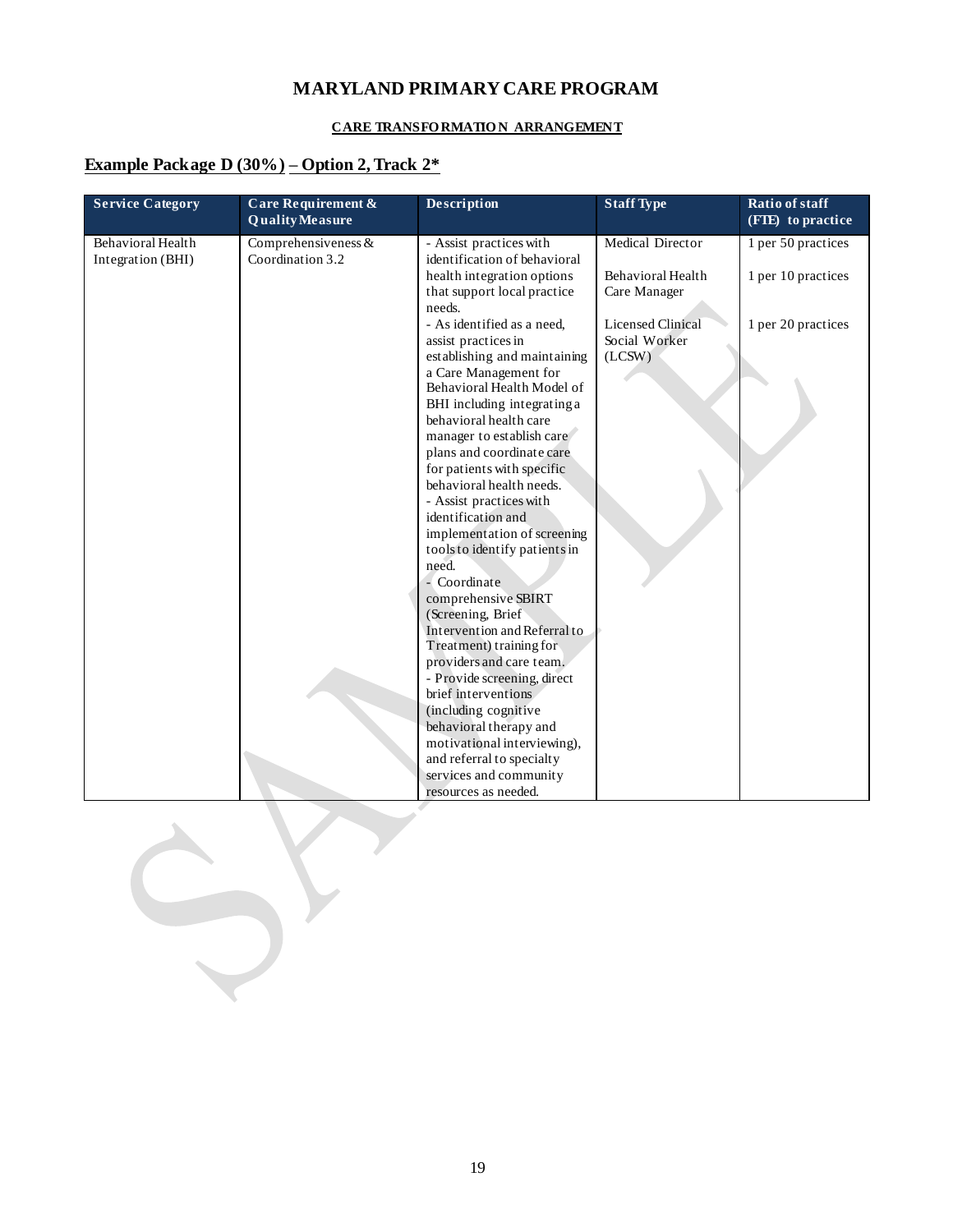| Medication           | Care Management 2.6   | - Conduct medication                            | Pharmacist                                | 1 per 20 practices |
|----------------------|-----------------------|-------------------------------------------------|-------------------------------------------|--------------------|
| Management           |                       | management services with                        | (PharmD)                                  |                    |
|                      |                       | attributed members who                          |                                           |                    |
|                      |                       | have multiple chronic                           |                                           |                    |
|                      |                       | diseases, are on complex                        |                                           |                    |
|                      |                       | medication regimens and/or                      |                                           |                    |
|                      |                       | are undergoing a transition                     |                                           |                    |
|                      |                       | of care as needed.                              |                                           |                    |
|                      |                       | - Assess patient's                              |                                           |                    |
|                      |                       | medication regimens for                         |                                           |                    |
|                      |                       | compliance, drug-                               |                                           |                    |
|                      |                       | drug/drug-disease                               |                                           |                    |
|                      |                       | interactions, adverse effects                   |                                           |                    |
|                      |                       | and appropriateness based                       |                                           |                    |
|                      |                       | on evidence-based                               |                                           |                    |
|                      |                       | guidelines as needed.                           |                                           |                    |
|                      |                       | - Develop patient centered                      |                                           |                    |
|                      |                       | medication-related goals                        |                                           |                    |
|                      |                       | with beneficiaries and                          |                                           |                    |
|                      |                       | provide medications                             |                                           |                    |
|                      |                       | recommendations to                              |                                           |                    |
|                      |                       | providers as needed.                            |                                           |                    |
|                      |                       | -Provide curb side consults                     |                                           |                    |
|                      |                       | to providers that have                          |                                           |                    |
|                      |                       | specific drug-related                           |                                           |                    |
|                      |                       | questions as needed                             |                                           |                    |
|                      |                       | -Provider education to                          |                                           |                    |
|                      |                       | provider office care                            |                                           |                    |
|                      |                       | management team regarding                       |                                           |                    |
|                      |                       | pharmacy services as                            |                                           |                    |
|                      |                       | needed.                                         |                                           |                    |
| Social Determinants  | Comprehensiveness $&$ | -Assess current state of                        | <b>Licensed Clinical</b><br>Social Worker | 1 per 20 practices |
| Screening & Referral | Coordination 3.3      | practice in identifying                         |                                           |                    |
|                      |                       | patients with social<br>determinants of health. | (LCSW)                                    |                    |
|                      |                       | -Assist with identification                     |                                           |                    |
|                      |                       | and implementation of                           |                                           |                    |
|                      |                       | validated screening tools for                   |                                           |                    |
|                      |                       | social determinants                             |                                           |                    |
|                      |                       | according to practice                           |                                           |                    |
|                      |                       | readiness.                                      |                                           |                    |
|                      |                       | -Provide practices with                         |                                           |                    |
|                      |                       | resources in their                              |                                           |                    |
|                      |                       | communities for addressing                      |                                           |                    |
|                      |                       | patient social needs.                           |                                           |                    |
|                      |                       | -Accept referrals to social                     |                                           |                    |
|                      |                       | work to fully assess patient                    |                                           |                    |
|                      |                       | social needs and eligibility                    |                                           |                    |
|                      |                       | for community resources;                        |                                           |                    |
|                      |                       | facilitate and advocate                         |                                           |                    |
|                      |                       | access for patients.                            |                                           |                    |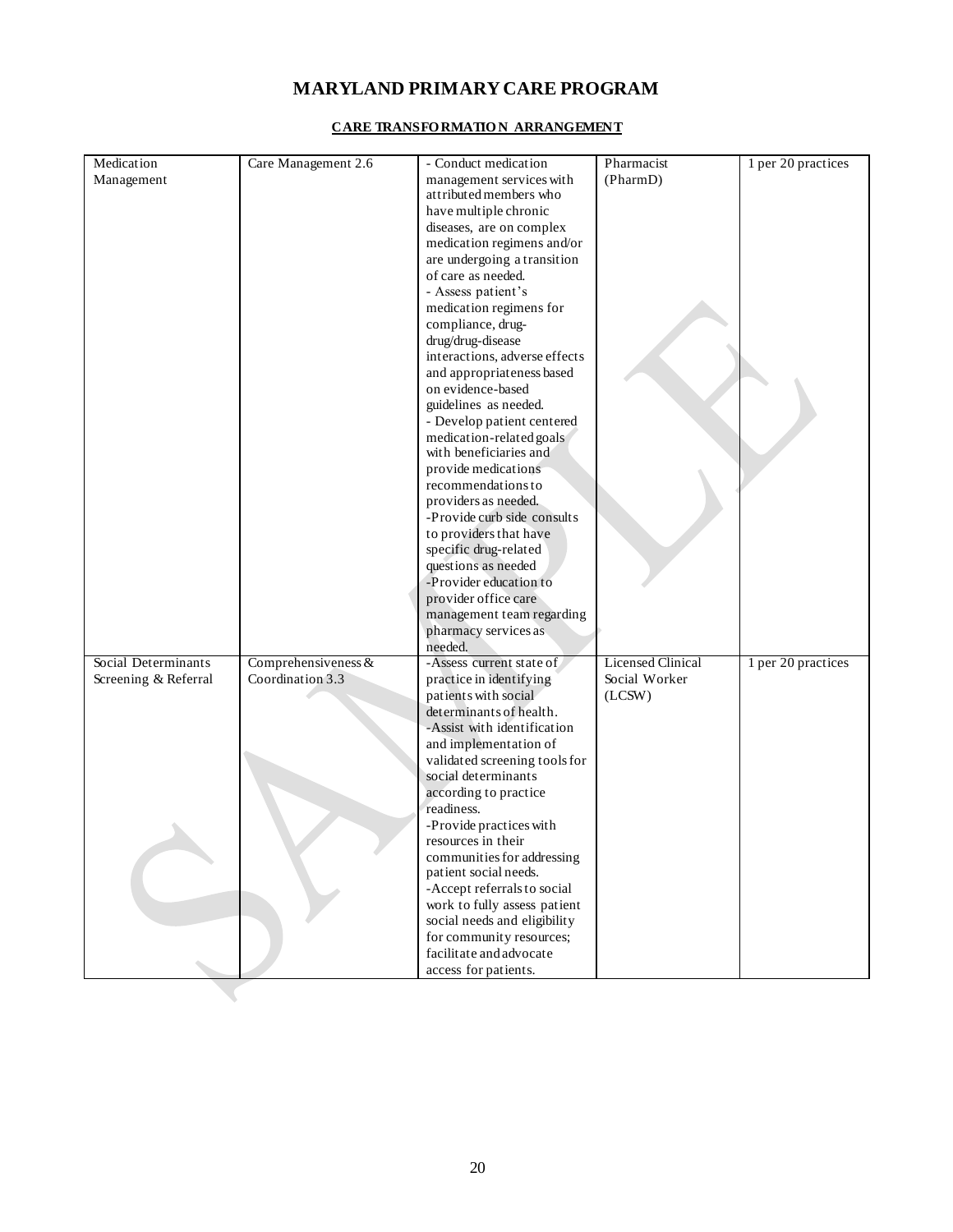| Alternative Care (e.g.,  | Access & Continuity 1.3   | -Support practices with       | <b>Medical Director</b>  | 1 per 50 practices |
|--------------------------|---------------------------|-------------------------------|--------------------------|--------------------|
| Telehealth, home visits) |                           | alternative care modalities   |                          |                    |
|                          |                           | such as Tele-Care             | Pharmacist               | 1 per 20 practices |
|                          |                           | Management support            | (PharmD)                 |                    |
|                          |                           | services with nursing,        |                          |                    |
|                          |                           | pharmacy and social work.     | Practice                 | 1 per 7 practices  |
|                          |                           | Practices may need to make    | Transformation           |                    |
|                          |                           | additional investments        | Specialist               |                    |
|                          |                           | around legal, compliance      |                          |                    |
|                          |                           | and technology to utilize     |                          |                    |
|                          |                           | these services.               |                          |                    |
|                          |                           |                               |                          |                    |
|                          |                           | -For practices seeking Track  |                          |                    |
|                          |                           | advancement, provide          |                          |                    |
|                          |                           | advisory guidance for         |                          |                    |
|                          |                           | selection and                 |                          |                    |
|                          |                           | implementation approach of    |                          |                    |
|                          |                           | alternative care modalities   |                          |                    |
|                          |                           | (eg., Telehealth).            |                          |                    |
| <b>Transitional Care</b> | Care Management 2.2, 2.3, | -Assist Practices with        | Practice                 | 1 per 7 practices  |
| Management (TCM)         | 2.4, 2.5, 2.6             | utilizing reports to          | Transformation           |                    |
|                          |                           | efficiently identify IP and   | Specialist               |                    |
|                          |                           | ED discharges and develop     |                          |                    |
|                          |                           | workflows to outreach to      | <b>Licensed Clinical</b> | 1 per 20 practices |
|                          |                           | those patients.               | Social Worker            |                    |
|                          |                           | -Provide pharmacy and         | (LCSW)                   |                    |
|                          |                           | social work support as        |                          |                    |
|                          |                           | requested for patients during | Pharmacist               | 1 per 20 practices |
|                          |                           | transitions of care.          | (PharmD)                 |                    |
| Care Planning & Self-    | Care Management 2.5,      | -Provide pharmacy and         | Pharmacist               | 1 per 20 practices |
| Management Support       | Beneficiary & Caregiver   | social work support to high   | <b>Licensed Clinical</b> |                    |
|                          | Experience 4.2            | risk and rising risk patients | Social Worker            | 1 per 20 practices |
|                          |                           | and caregivers in             | (LCSW)                   |                    |
|                          |                           | collaboration with their      |                          |                    |
|                          |                           | Primary Care Provider         | Practice                 | 1 per 7 practices  |
|                          |                           | (PCP) as requested.           | Transformation           |                    |
|                          |                           | -Collaborate with patients    | Specialist               |                    |
|                          |                           | and caregivers to support     |                          |                    |
|                          |                           | Advance Care Planning, as     |                          |                    |
|                          |                           | requested.                    |                          |                    |
|                          |                           | - Support and provide         |                          |                    |
|                          |                           | practices with Advanced       |                          |                    |
|                          |                           | Care Planning (Eg.,           |                          |                    |
|                          |                           | documentation & billing       |                          |                    |
|                          |                           | requirements.                 |                          |                    |
| Population Health        | Planned Care for Health   | -Assist with utilizing        | Quality Analysts         | 1 per 10 practices |
| Management &             | Outcomes 5.1, eCQMs,      | available claims and EMR      |                          |                    |
| Analytics                | Utilization               | data to identify effective    | Data Analysts            | 1 per 20 practices |
|                          |                           | strategies to impact cost,    |                          |                    |
|                          |                           | quality, and utilization      | Practice                 | 1 per 7 practices  |
|                          |                           | measures.                     | Transformation           |                    |
|                          |                           | -PTS assist practices to      | Specialist               |                    |
|                          |                           | review data to                |                          |                    |
|                          |                           | drive performance and         |                          |                    |
|                          |                           | improvement strategies.       |                          |                    |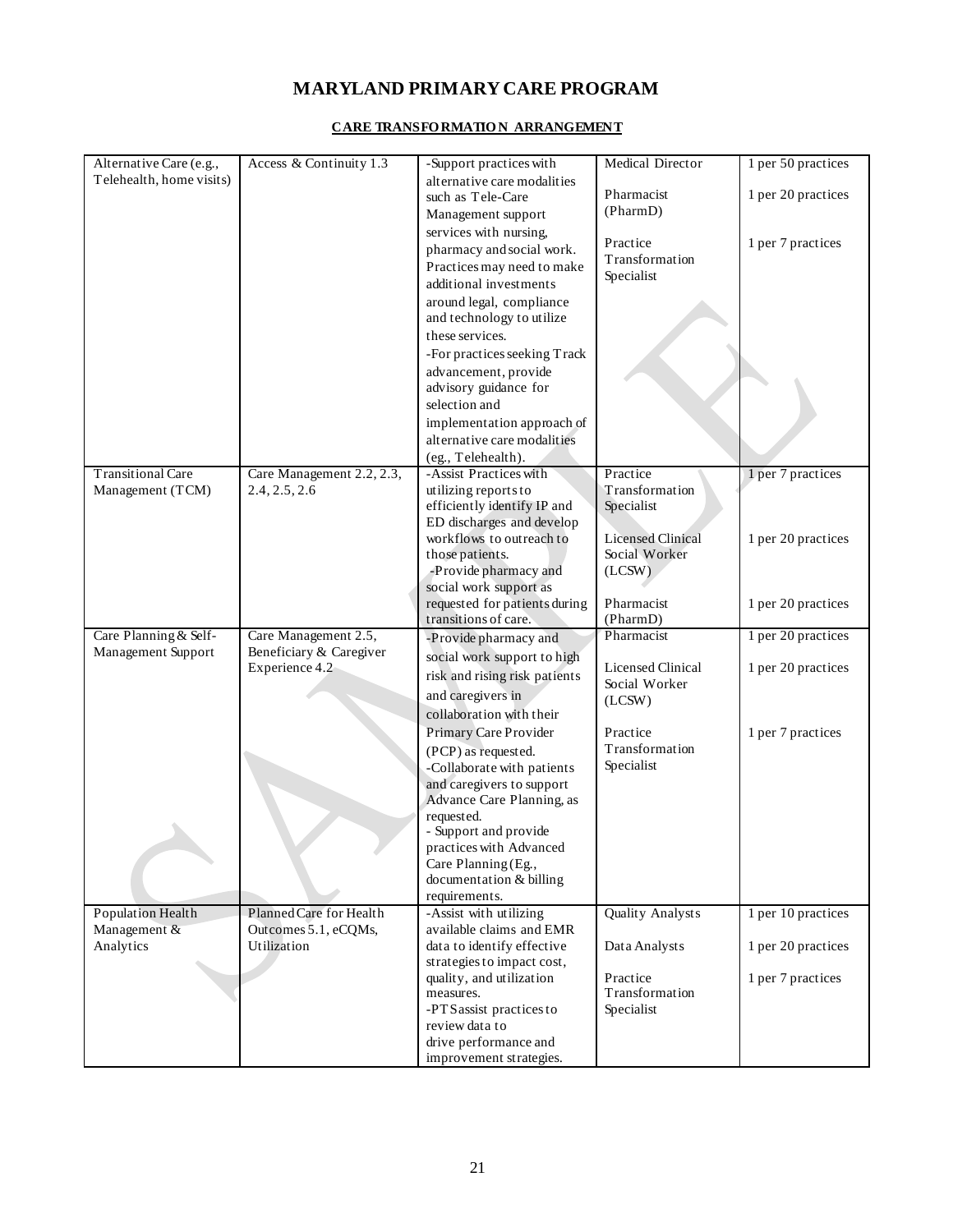| Clinical & Claims Data  | Care Management 2.1-2.4, | Assist with utilizing                                    | Data Analysts                | 1 per 20 practices |
|-------------------------|--------------------------|----------------------------------------------------------|------------------------------|--------------------|
| Analysis                | Utilization              | available claims and EMR                                 |                              |                    |
|                         |                          | data to identify and target                              |                              |                    |
|                         |                          | at-risk patients likely to                               |                              |                    |
|                         |                          | benefit from care                                        |                              |                    |
|                         |                          | management services.                                     |                              |                    |
| Patient Family Advisory | Beneficiary & Caregiver  | -Provide a project plan and                              | Practice                     | 1 per 7 practices  |
| Councils (PFACs)        | Experience 4.1           | identify tasks for PFAC                                  | Transformation               |                    |
|                         |                          | implementation.                                          | Specialist                   |                    |
|                         |                          | - Provide PFAC toolkit for                               |                              |                    |
|                         |                          | PFAC planning and setup-                                 |                              |                    |
|                         |                          | sample PFAC Charter,                                     |                              |                    |
|                         |                          | Agenda, Discussion                                       |                              |                    |
|                         |                          | topics/initiatives etc.                                  |                              |                    |
|                         |                          | -Identify potential priorities                           |                              |                    |
|                         |                          | for ongoing improvements.                                |                              |                    |
| Quality & Utilization   | Planned Care for Health  | -Assist with utilizing                                   | <b>Quality Analysts</b>      | 1 per 10 practices |
| Performance             | Outcomes 5.1, eCQMs      | available EMR and claims                                 |                              |                    |
|                         |                          | data to identify effective                               | Data Analysts                | 1 per 20 practices |
|                         |                          | strategies to impact quality                             |                              |                    |
|                         |                          | and utilization measures.                                | Practice                     | 1 per 7 practices  |
|                         |                          | -Assist practices to identify<br>clinical opportunities, | Transformation<br>Specialist |                    |
|                         |                          |                                                          |                              |                    |
|                         |                          | interpret patterns/trends, and<br>design performance     |                              |                    |
|                         |                          | improvement plans.                                       |                              |                    |
|                         |                          | -Assist practices to                                     |                              |                    |
|                         |                          | review data to                                           |                              |                    |
|                         |                          | drive performance and                                    |                              |                    |
|                         |                          | improvement strategies.                                  |                              |                    |
| 24/7 Access             | Access & Continuity 1.2  | -Designate a lead Practice                               | Practice                     | 1 per 7 practices  |
|                         |                          | <b>Transformation Specialist</b>                         | Transformation               |                    |
|                         |                          | (PTS).                                                   | Specialist                   |                    |
|                         |                          | - Assist practice to track                               |                              |                    |
|                         |                          | progress periodically with                               |                              |                    |
|                         |                          | tracking tools.                                          |                              |                    |
|                         |                          | -Assist practices with                                   |                              |                    |
|                         |                          | toolkit-assisted best                                    |                              |                    |
|                         |                          | practices to improve                                     |                              |                    |
|                         |                          | workflows for access to care                             |                              |                    |
|                         |                          | (Eg., Tools for Practice self-                           |                              |                    |
|                         |                          | assessment, Role of Team-                                |                              |                    |
|                         |                          | based care, Improvement                                  |                              |                    |
|                         | Comprehensiveness $&$    | Strategies etc.).<br>-Help practices utilize data        | Practice                     | 1 per 7 practices  |
| Referral Management     | Coordination 3.1         | and identify opportunities                               | Transformation               |                    |
|                         |                          | for high-cost/high volume                                | Specialist                   |                    |
|                         |                          | specialists.                                             |                              |                    |
|                         |                          | -Assist practice with tools                              |                              |                    |
|                         |                          | such as Clinical Care                                    |                              |                    |
|                         |                          | Compacts for a specialist                                |                              |                    |
|                         |                          | referral program.                                        |                              |                    |
|                         |                          |                                                          |                              |                    |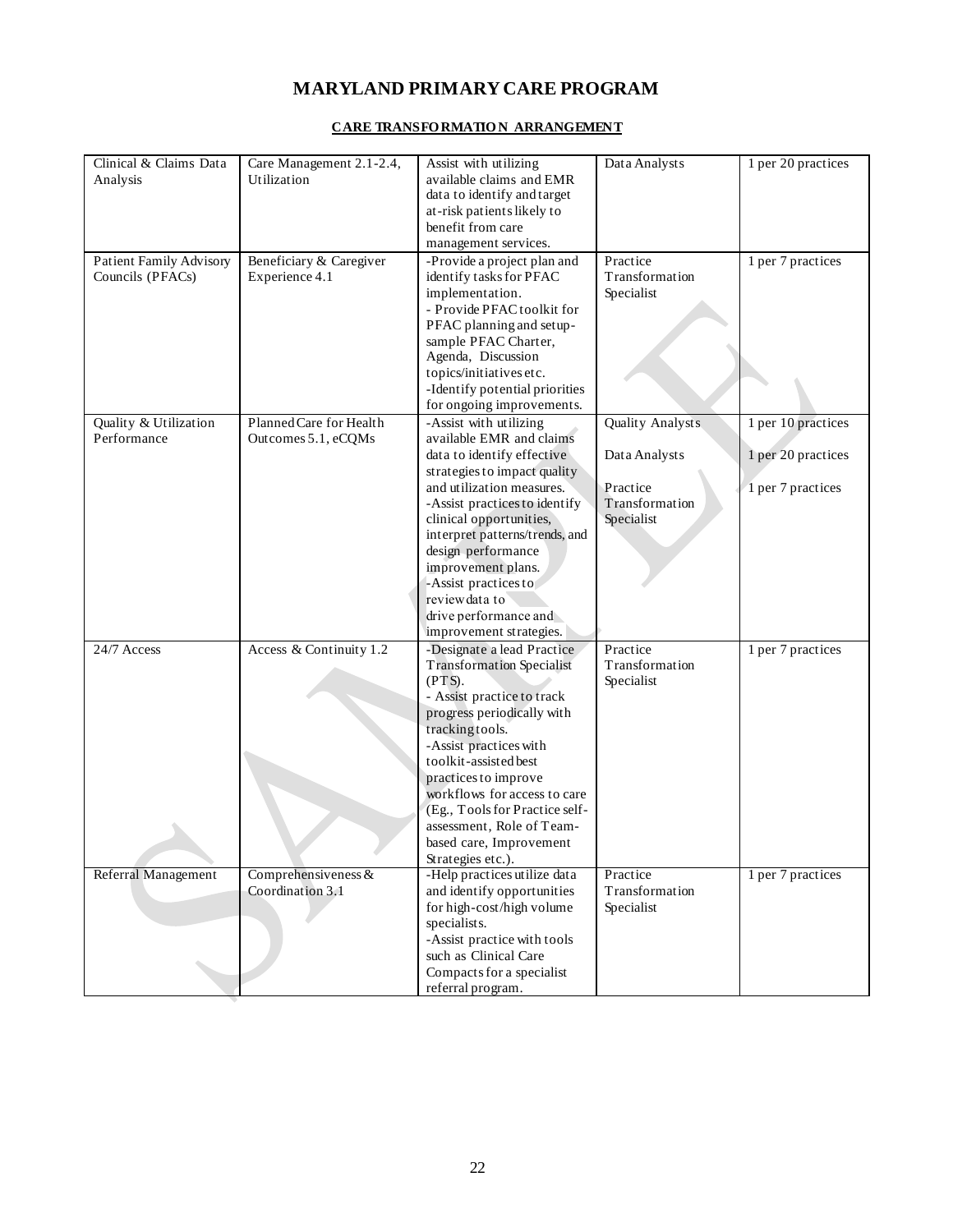| Other-Clinical              | -For practices that are     | Quality Analysts           | 1 per 7 practices  |
|-----------------------------|-----------------------------|----------------------------|--------------------|
| <b>Informatics, Process</b> | encountering challenges     |                            |                    |
| Improvement, and            | with their EMR specific to  | Practice<br>Transformation | 1 per 10 practices |
| Policy Support              | program requirements,       |                            |                    |
|                             | assist with clinical        | Specialist                 |                    |
|                             |                             |                            |                    |
|                             | integration and/or          | Policy Support             | 1 per 50 practices |
|                             | informatics support to      |                            |                    |
|                             | improve compliance.         |                            |                    |
|                             | Practices may need to make  |                            |                    |
|                             | additional investments to   |                            |                    |
|                             | meet these requirements.    |                            |                    |
|                             | - For identified practice   |                            |                    |
|                             | transformation and/or       |                            |                    |
|                             | clinical process            |                            |                    |
|                             | improvement initiatives,    |                            |                    |
|                             | provide project management  |                            |                    |
|                             | support to assist practices |                            |                    |
|                             | with local implementation.  |                            |                    |
|                             | - As identified, provide    |                            |                    |
|                             | updates regarding emerging  |                            |                    |
|                             | federal quality/payment,    |                            |                    |
|                             | innovation and health IT    |                            |                    |
|                             | programs, policies and      |                            |                    |
|                             | regulations.                |                            |                    |

#### **CARE TRANSFO RMATIO N ARRANGEMENT**

\*Practice will have its own care manager to work in conjunction with the CTO and the CTO's offerings.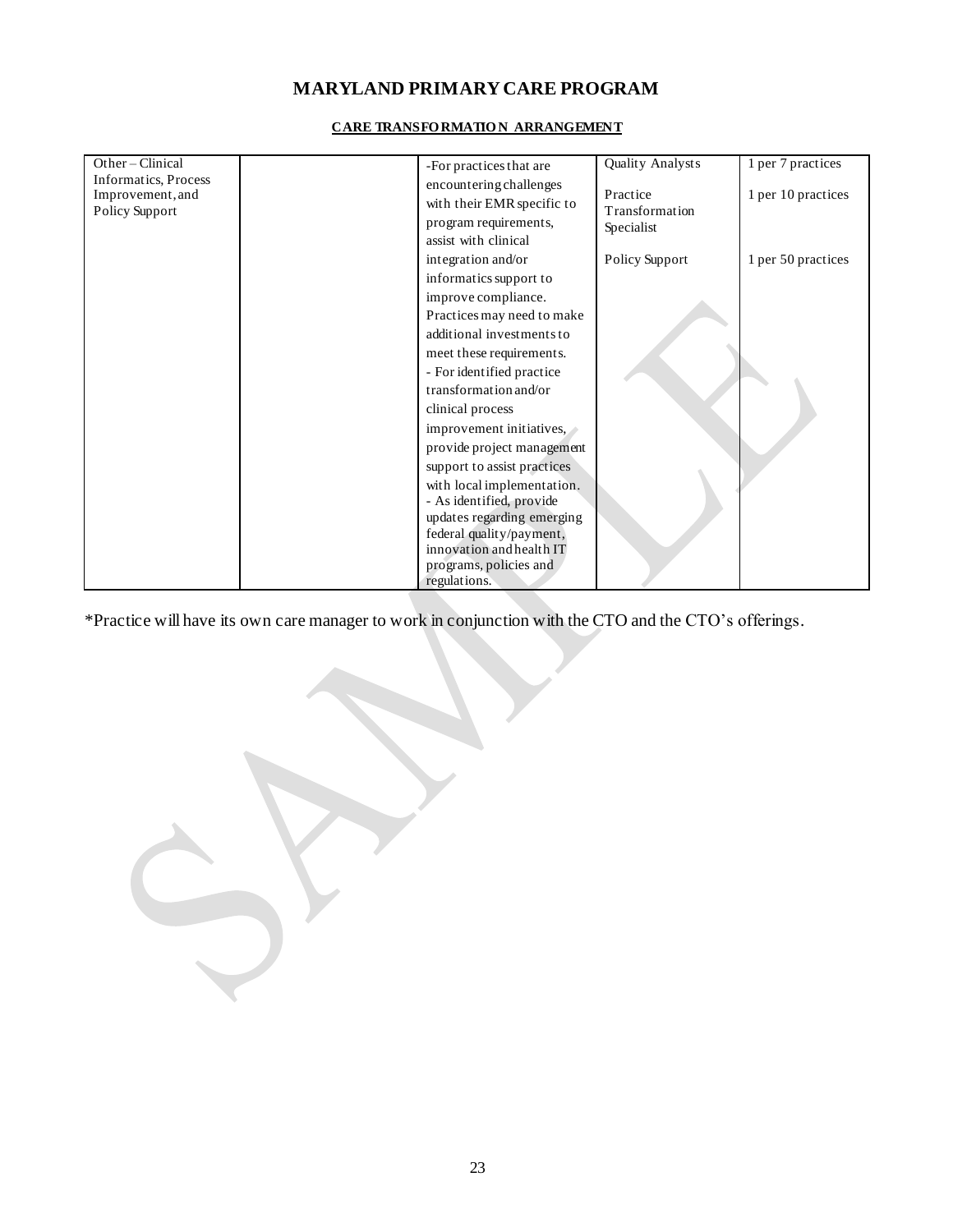#### **CARE TRANSFO RMATIO N ARRANGEMENT**

Final Practice Selection

- $\Box$  Package A (50%) Option 1, Track 1
- $\Box$  Package B (50%) Option 1, Track 2
- $\Box$  Package C (30%) Option 2, Track 1
- $\Box$  Package D (30%) Option 2, Track 2

| Practice Signature _ | CTO Signature_ |  |
|----------------------|----------------|--|
|                      |                |  |
|                      |                |  |
|                      |                |  |